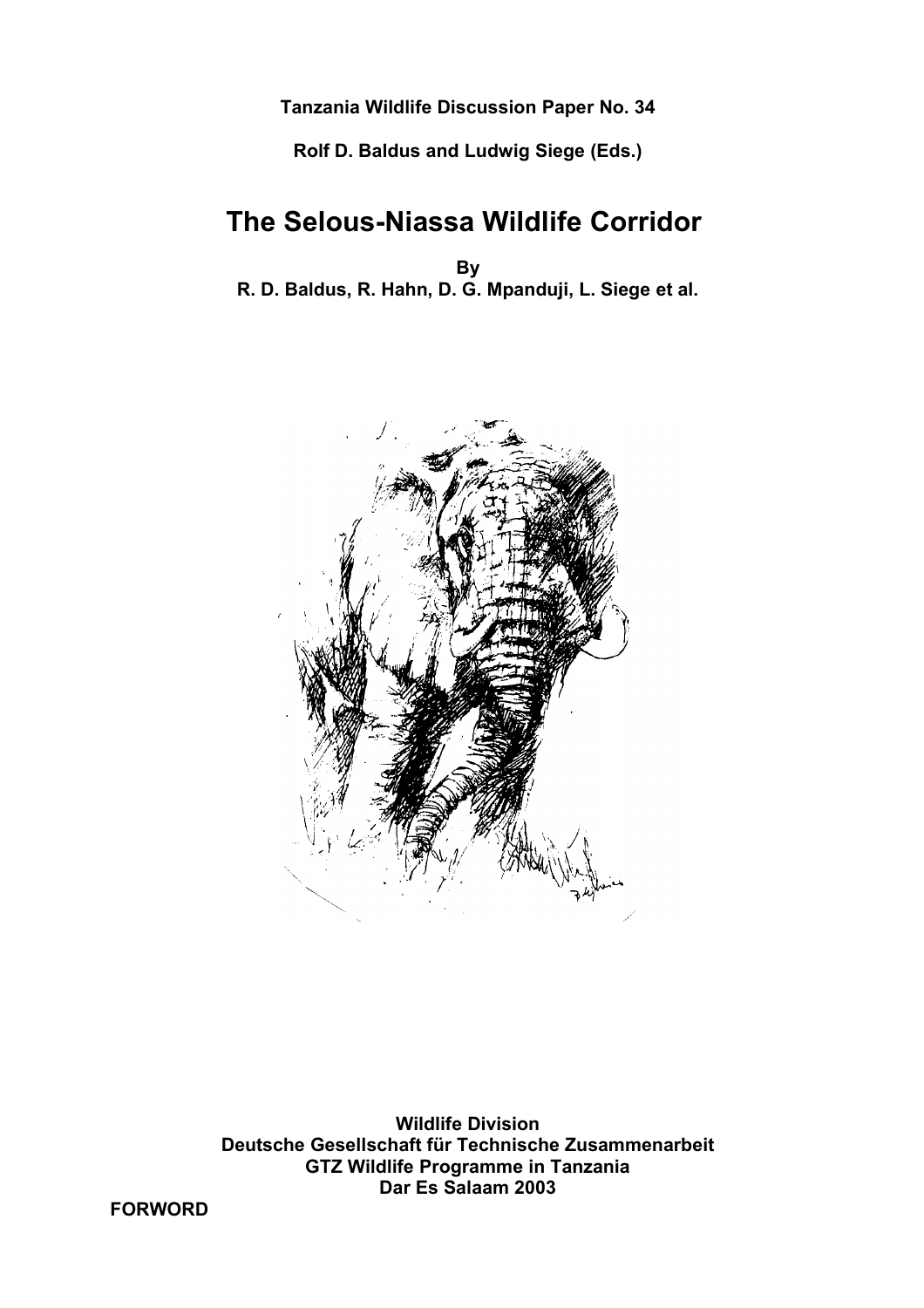In the debate on biodiversity conservation two topics have gained prominence in recent years. One is connecting important protected areas by "corridors" in order to safeguard the vital genetic flow and exchange with the aim to avoid "conservation islands". The other topic is transboundary partnerships in conservation.

This paper describes how a number of governmental and nongovernmental actors under the leadership of the Tanzanian Wildlife Division have worked towards the creation of "Wildlife Management Areas" on village land in Southern Tanzania, which would serve as a string of protected areas to form a corridor connecting two elephant ranges of high importance, the Selous Game Reserve and ecosystem and the Niassa Game Reserve in Mozambique.

p. 2

The Editors

# **TABLE OF CONTENTS**

Foreword

| Connecting the World's Largest Elephant Ranges by Rudolf Hahn                                                                                                                             |       | p. 3  |
|-------------------------------------------------------------------------------------------------------------------------------------------------------------------------------------------|-------|-------|
| The Selous Conservation Programme (Box)                                                                                                                                                   | p. 4  |       |
| Niassa Game Reserve/Mozambique (Box)                                                                                                                                                      | p. 8  |       |
| Map of the Corridor<br>p. 9                                                                                                                                                               |       |       |
| The Selous-Niassa Corridor Research Project<br>by Donald G. Mpanduji, Rudolf Hahn and L. Siege                                                                                            |       | p. 10 |
| The Selous Game Reserve (Box)                                                                                                                                                             |       | p. 12 |
| Movement of elephants in the Selous–Niassa wildlife corridor,<br>southern Tanzania<br>by D. G. Mpanduji, T. B. Hildebrandt, F. Goeritz, L. Siege,<br>R.D. Baldus, M. L. East and H. Hofer | p. 13 |       |

The elephant on the title page was drawn for us kindly by Bodo Meier

The Discussion Papers may contain authors' views and positions which do not necessarily correspond with the official position of the Wildlife Division, GTZ and the editors

| Address:       |                                       | Deutsche Gesellschaft für Technische                   |  |  |
|----------------|---------------------------------------|--------------------------------------------------------|--|--|
| Zusammenarbeit |                                       |                                                        |  |  |
|                |                                       | <b>Community Based Wildlife Conservation Programme</b> |  |  |
|                | P.O.Box 1519, Dar Es Salaam, Tanzania |                                                        |  |  |
|                |                                       | 255-22-2866065<br>Tel:                                 |  |  |
|                | Fax:                                  | 255-22-2116504                                         |  |  |
|                | Email:                                | $\frac{\text{scp}(a)}{a}$ africaonline.co.tz           |  |  |
|                | Website:                              | http://wildlife-programme.gtz.de/wildlife              |  |  |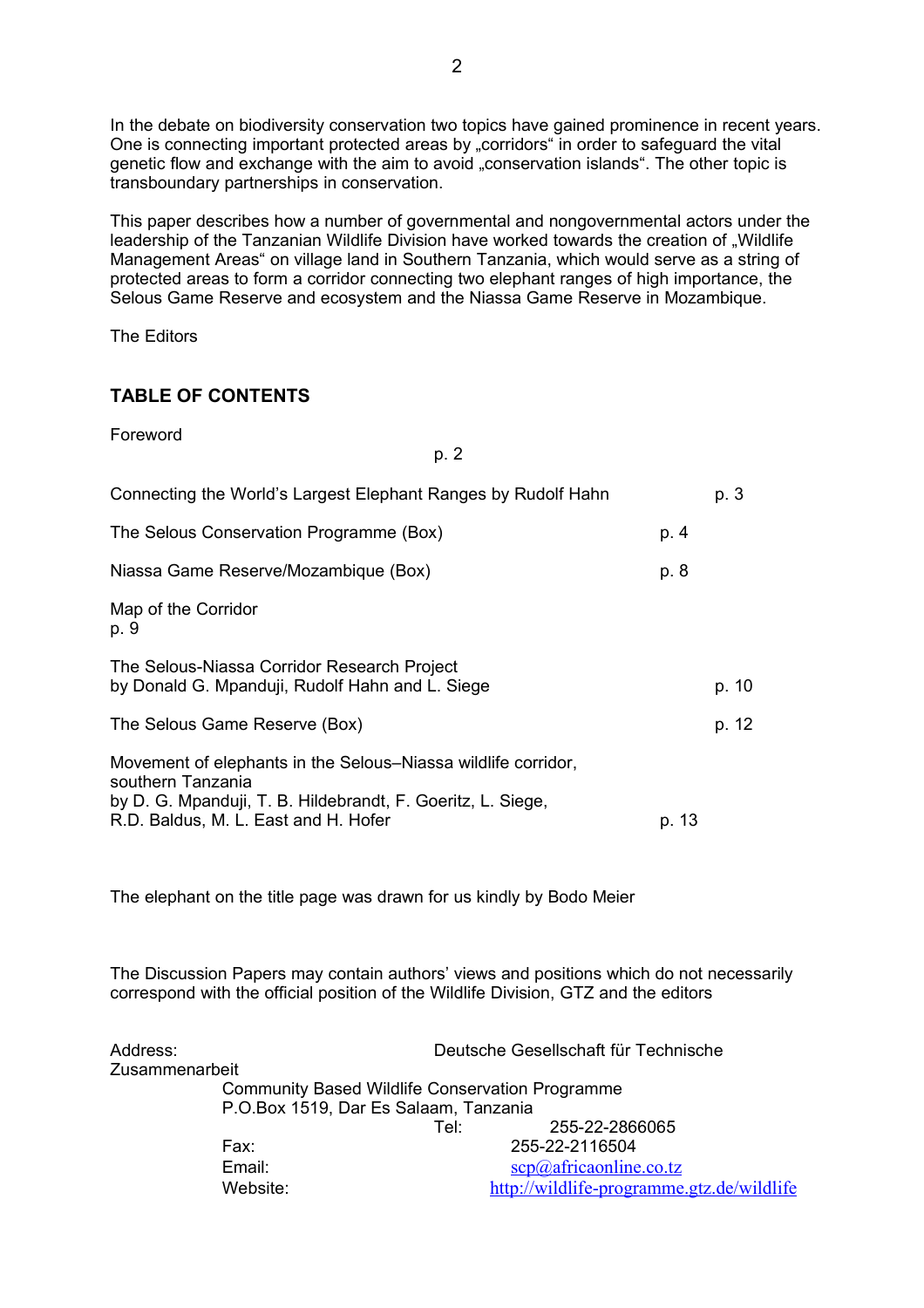## **Connecting the world's largest elephant ranges**

*R. Hahn<sup>1</sup>* 1 Selous Conservation Programme/GTZ, P.O.Box 1519, Dar Es Salaam.

## **Location**

The Selous – Niassa ecosystem in Southern Tanzania, Ruvuma Region, extending into Northern Mozambique, Niassa Province, is one of the largest natural trans-boundary ecosystems in Africa, covering approximately 154.000 km<sup>2</sup>.

In this ecosystem, currently various categories of protected areas contribute to an official protection status of 103.000km<sup>2</sup>, the size of Malawi.

These are in Tanzania:

| Selous Game Reserve                                             | 48,000 $km^2$ |
|-----------------------------------------------------------------|---------------|
| Wildlife Management Areas as buffer zone of Selous Game Reserve | 7.500 $km^2$  |
| <b>Mikumi National Park</b>                                     | 3.000 $km^2$  |
| Kilombero Game Controlled Area                                  | 6.500 $km^2$  |
| Muhuwesi Game Controlled Area                                   | 1.500 $km^2$  |
| Mwambesi Game Conrolled Area                                    | 1.000 $km^2$  |
| Lukwika - Lumesule/Msanjesi Game Reserve                        | 400 $km^2$    |
| Sasawara Forest Reserve                                         | 385 $km2$     |
| Total                                                           | 68.285 $km^2$ |

#### and in Mozambique

| Niassa Game Reserve                                  | 23.400 km <sup>2</sup> |
|------------------------------------------------------|------------------------|
| Hunting Blocks as buffer zone of Niassa Game Reserve | 19.000 km <sup>2</sup> |
| $\tau$ otal                                          | 42.400 km <sup>2</sup> |

In Tanzania an additional 7.500 skm around the Selous are Wildlife Management Areas of the villages. They serve as a buffer zone, although they do not yet bear an official protection status.

It is now sought to safeguard a passage way, so-called "corridor", which allows for animal movement between the above listed protected areas systems. This future Selous - Niassa Wildlife Corridor connects the Selous Game Reserve with the Niassa Game Reserve, covering approximately 8000 km<sup>2</sup> of currently sparsely settled area over a distance of 160 km.

#### **Ecology**

The corridor would link the world's largest miombo woodland ecosystem and covers traditional migratory routes for elephants between two major elephant (*Loxodonta africana*) populations in Africa. During the dry season aerial census of 1998, which was carried out in both countries at almost the same time, the total elephant population of the entire ecosystem was estimated at 64.400 elephants, with the majority of 84,4% on Tanzanian side.

This was the first scientific wild animal survey ever done in the remote, unknown area of the corridor's southern part, using the methodology of systematic reconnaissance flight. It revealed also that, with close to 4000 animals, the corridor harbors a substantial population of Roosevelt's sable antelope (*Hippotragus niger roosevelti*): DNA analyses have confirmed the subspecies status of the population as roosevelti.

Also other globally significant populations of Lichtenstein's hartebeest (*Alcelaphalus buselaphus lichtensteinii*)*,* African buffalo (*Syncerus caffer*), Nyassa wildebeest (*Connochaetes taurinus cooksoni*), Eland (*Taurotragus oryx*), Greater kudu (*Tragelaphus strepsiceros*), Common waterbuck (Kobus ellipsiprymnus), Bushbuck (*Tragelaphus scriptus*), Common Reedbuck (*Redunca arundinum*) and different Duiker species are linked by the corridor. Beside these species the corridor is the home of a variety of large carnivores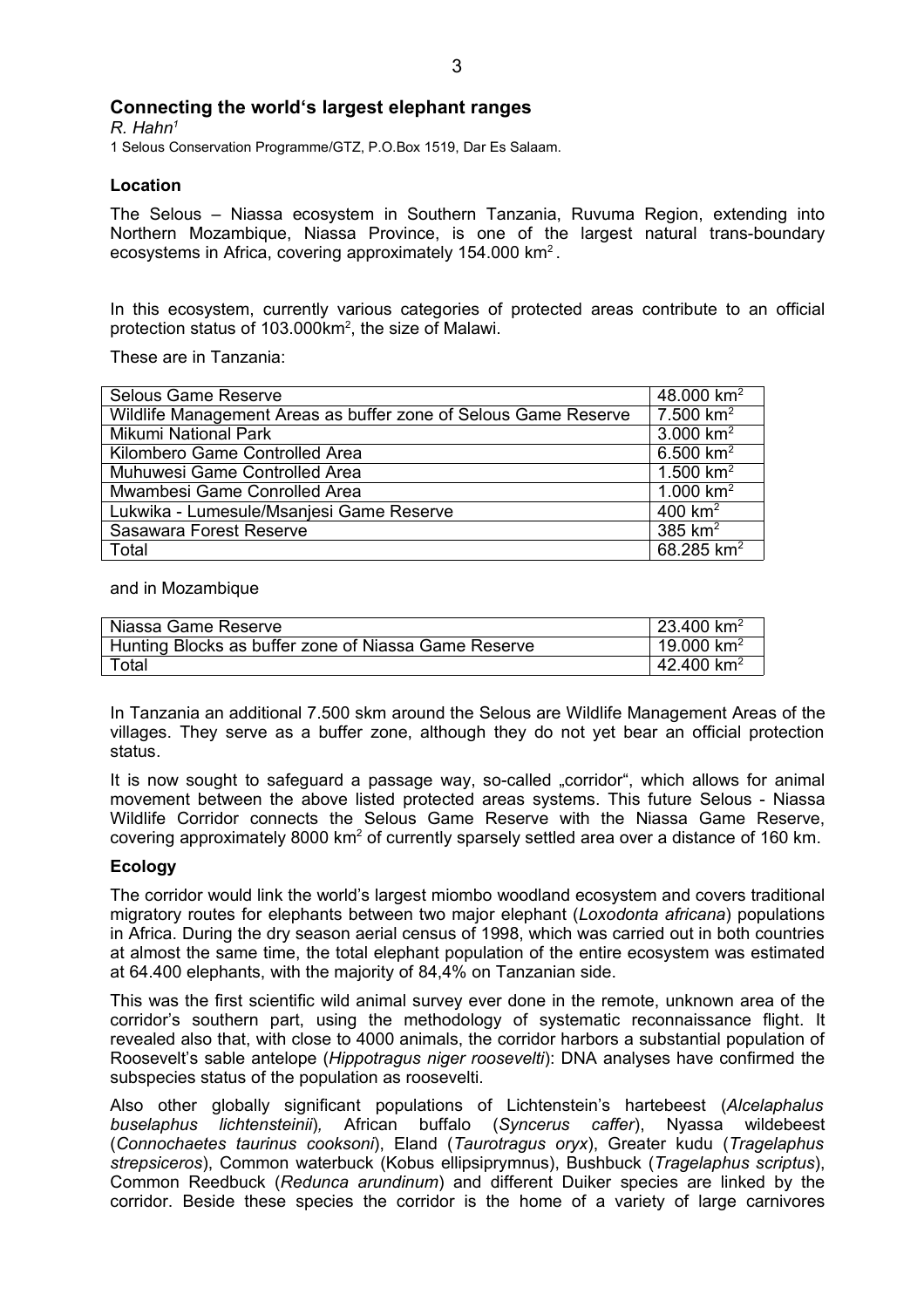including African wild dog (*Lyacon pictus*), Lion (Panthera leo) and Leopard (*Panthera pardus*), Spotted hyaena (*Crocuta crocuta*), Crocodile (*Crocodilus niloticus*), Common hippopotamus (*Hippopotamus amphibious*), smaller mammals and other rare Tanzanian fauna, especially bird life. The information about its ecology is still insufficient.

#### **Threats to the Ecosystem**

Whereas the northern part of the corridor bordering Selous Game Reserve is well protected by a buffer zone composed of village wildlife management areas, the southern part (3000- 4000 km<sup>2</sup>) towards Ruvuma River has not received any attention in the past. Illegal overutilization of the natural resources, in particular poaching of wild animals and poisoning of fish, destructive wildfires and unplanned farming has lead to habitat degradation and loss in biodiversity. The obstruction of the movements of large herbivores such as the African elephant will ultimately result in increased human – wildlife conflicts.

## **An Opportunity**

The Selous – Niassa Wildlife Corridor Project is planned by the Tanzanian Government as a development cooperation project financed by Global Environment Facility (GEF) in cooperation between Selous Conservation Programme/GTZ, the Wildlife Department and the Districts of Songea and Tunduru. It seeks to protect the southern part of the wildlife corridor through a network of Village Wildlife Management Areas, a move initiated by the villagers of the area concerned. Thus, not only the conservation status of the corridor will be improved, but also the local communities will be offered the opportunity for economic development using the area for eco-tourism and sport hunting.

The Wildlife Division of Tanzania is the executing agency of the Corridor Project and Selous Conservation Programme (SCP) the executing partner, in association with the District Authorities.

#### **The Selous Conservation Programme (SCP)**

SCP is jointly administered by the Tanzanian Wildlife Division and GTZ (German Agency for Technical Cooperation) and started 1988 as a bilateral cooperation agreement between the German and Tanzanian Government. The SCP focuses on the assistance in the rehabilitation and management of the Selous Game Reserve in Tanzania and establishment of a programme of community based conservation in the bufferzone adjacent to the Selous GR in cooperation with the local population. The activities of the SCP extend from strengthening the Reserve administration to the implementation of a Community Conservation Programme in at present 50 villages around the Reserve.

The objectives of the Selous Conservation Programme are:

- To safeguard the existence and ecological integrity of the Selous Game Reserve as a conservation area.
- To significantly reduce conflicts between the Reserve and the local population by implementing a programme of sustainable wildlife utilisation by local villages.

To achieve these objectives, it was agreed that the SCP is focussing on the following activities:

- 1. Assisting in the rehabilitation and management of the Selous GR.
- 2. Establishing, in cooperation with local villagers, a programme of sustainable wildlife utilisation in buffer zones adjacent to the Selous GR (Community Based Conservation).

So far there has been no formal consultation on the corridor between the two countries.

## **Wildlife Management in Tanzania and Vision**

The wildlife of Tanzania is a unique natural heritage and resource that is of great importance, both nationally and globally. Its importance lies in the biological diversity of the species and habitats found in the country. Tanzania established a network of protected areas, which is a basis for conserving its biological diversity.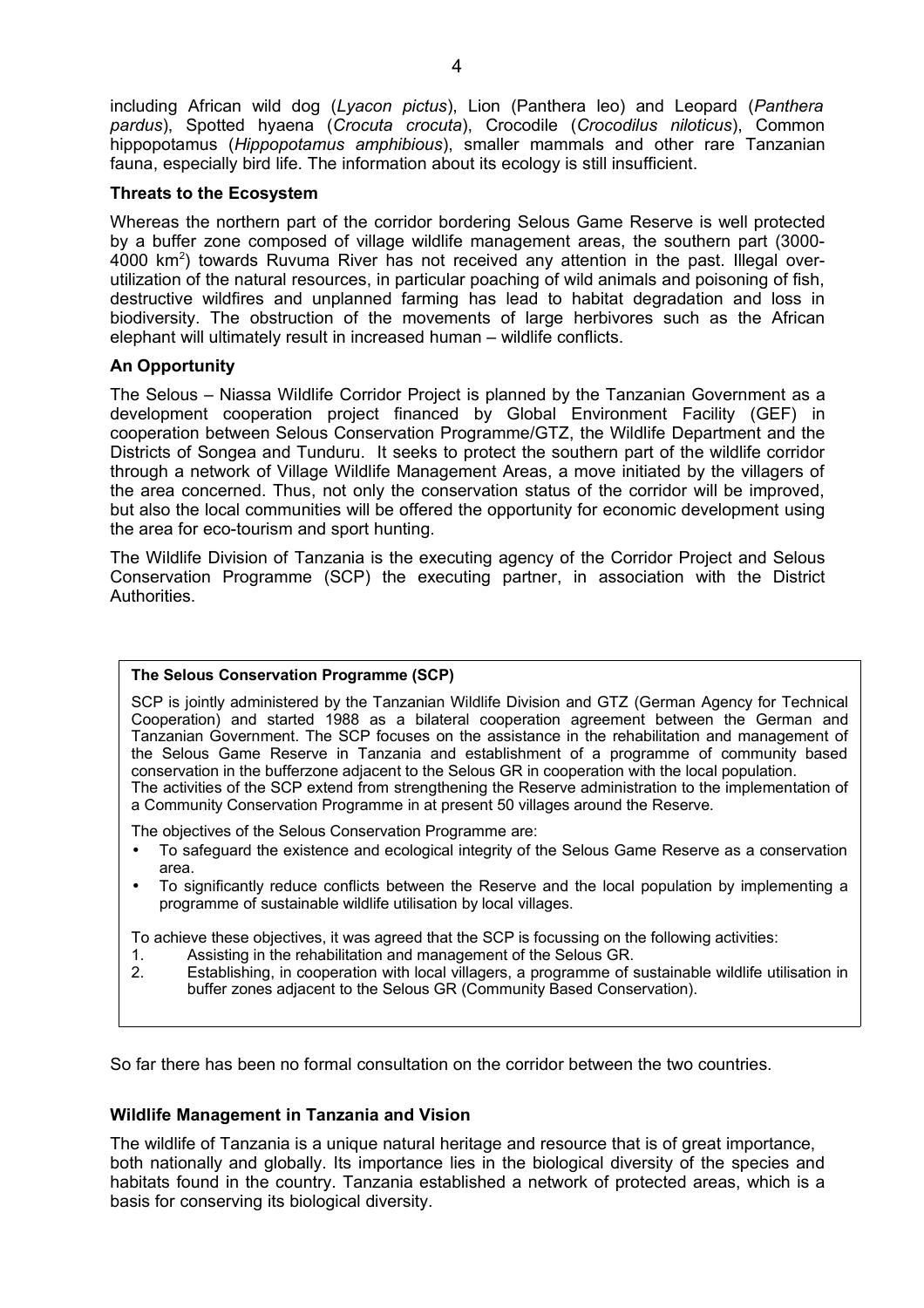According to the National Environment Action Plan (1994) one of the objectives is to conserve and enhance natural and man-made heritage, including the biological diversity of the unique ecosystems of Tanzania. A further objective is to raise public awareness and understanding of the essential linkages between environment and development and to promote individual and community participation in environmental action.

In this context the following are aimed at:

- Development of a unified institutional set up for more effective management of wildlife resources.
- Development of comprehensive management plans for areas where there are competing interests.
- Initiation of programs whereby wildlife conservation contributes to local development, using community based approaches.
- Development of wildlife accounting frameworks to calculate the benefits of alternative uses to local communities and the nation.

With the Wildlife Policy of Tanzania (1998) the Government focuses inter alia on the following objectives:

- Maintaining and developing the protected areas network by involving all stakeholders in the conservation and management, especially local communities.
- Facilitating the establishment of a new category of protected area, known as Wildlife Management Area (WMA), where people will have full mandate of managing and benefiting from their conservation efforts thus taking care of corridors, migration routes, bufferzones and other wildlands.
- Further the government will cooperate with neighboring countries in the conservation of migratory species and transboundary ecosystems.

## **The Selous Niassa Wildlife Corridor Project**

The Selous Game Reserve in Tanzania (48.000 km<sup>2</sup> protected area and World Heritage Site with a total ecosystem of  $90.000 \text{ km}^2$ ) is connected in its south-western part by a sparsely settled area with Niassa Game Reserve in Mozambique  $(42.000 \text{ km}^2 \text{ protected area})$ . This "biological corridor" with a width of  $30 - 40$  km (west – east) has a length of about 200 km in north-south direction beginning at Selous Game Reserve and ending at the Ruvuma River. The Ruvuma River forms the northern border of Niassa Game Reserve and the international border between Tanzania and Mozambique.

The northern part of the corridor is already protected through the "North East Undendeule Forest Reserve" and the Wildlife Management Areas of several villages, which are part of the Selous Game Reserve's bufferzone project. The Wildlife Department and Selous Conservation Program/GTZ are implementing this project based on a community conservation concept. Villages, involved in this programme, developed together with the local authorities a land-use plan and set aside a potential area of the village land for the purpose of natural resource conservation. The Village Government manages with the assistance of the Village Natural Resources Committee this WMA on village land. It is responsible for the protection of the natural resources and in return benefits from a sustainable hunting quota, which is provided by the Wildlife Division. Village Game Scouts are responsible for the protection, fire management, law enforcement and hunting of the village quota. With the sale of game meat in the village the local population has legal access to meat. In furure they will also be able to lease out hunting and other rights, subject to CBC-Regulations, which are not yet released by the Ministry. The money derived is used for the payment of the scouts and village development projects. The villages of the buffer-zones in Songea and Tunduru District are represented in the District Natural Resources Committees. The WMA's of the northern part of the corridor are regularly patrolled and monitored by scouts of the Selous Game Reserve and village game scouts.

The southern part of the corridor, which is currently not protected, is the actual project area. With approximately 3000 km<sup>2</sup> it falls within the Ruvuma Region, respectively Songea and Tunduru Districts. The type of forest ecosystem is mainly "Miombo Woodland" interrupted by wetlands and riverine forests from several rivers draining towards the Ruvuma River.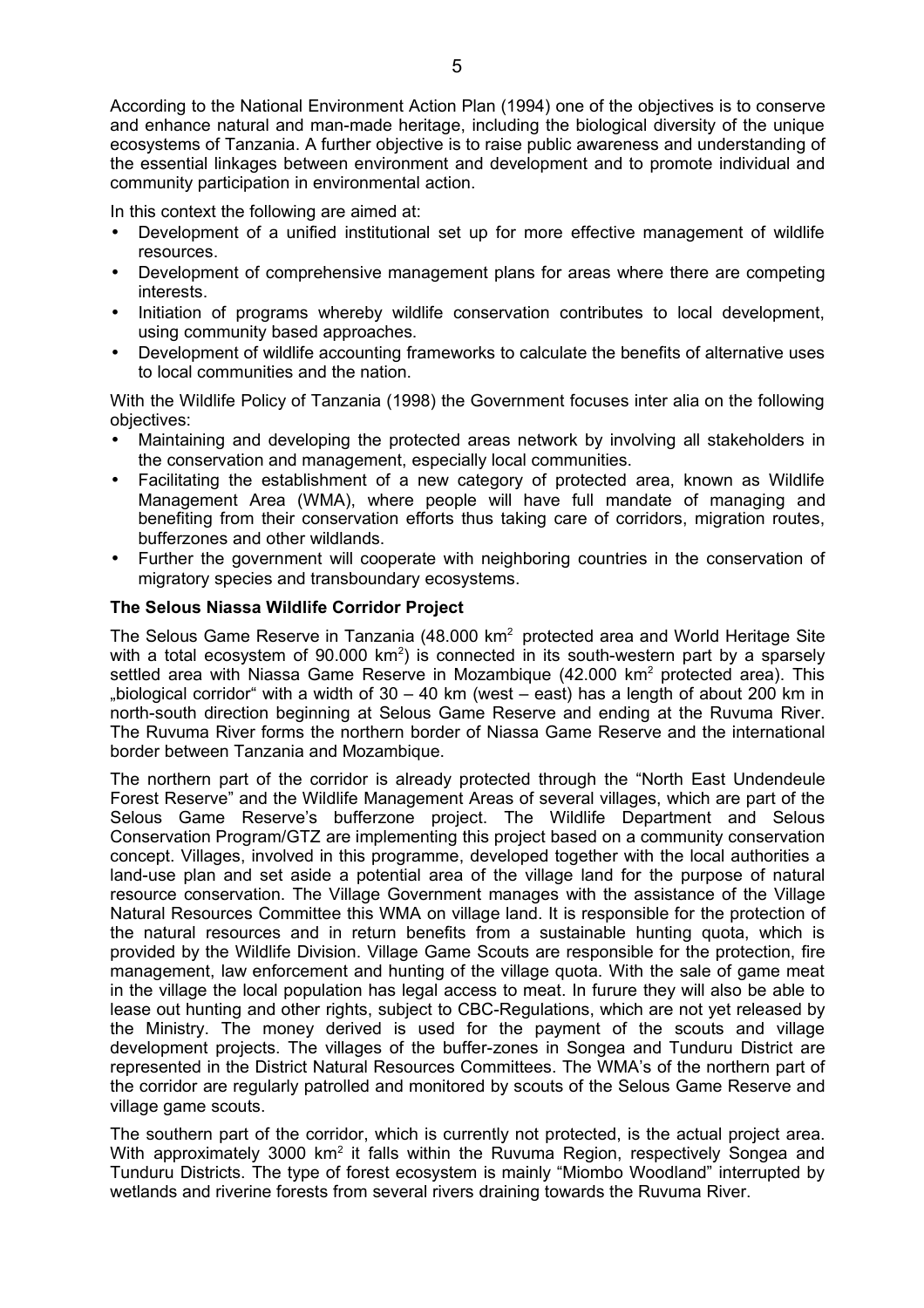It is thought that the corridor covers a traditional migratory route for elephants between Tanzania and Mozambique and will provide a permanent link between two of the biggest intact elephant ranges in all Africa.

In addition the corridor allows gene-flow between globally significant populations of sable, Liechtenstein's hartebeest, Nyasa wildebeest, eland and Greater Kudu. It has populations of wild dog, lion and leopard and small populations of Peter's oribi, Southern elephant shrew, new species of galago and other rare Tanzanian fauna.

It is hoped the corridor will give added protection to waterfowl and other birdlife of the Ruvuma River.

#### **Threats**

Immediate threats are meat poaching for the local market and poaching for ivory, which is a transboundary problem. An agreement on cross border law enforcement between the Tanzanian and Mozambique Governments does not exist. A further threat is habitat degradation due to uncontrolled and destructive wildfires caused by the local population. In the long run the high population growth and associated agricultural expansion (e.g. tobacco farming) will increasingly convert this still biologically intact corridor to cultivation.

The loss and fragmentation of natural habitat will form a genetic blockade between the world's largest protected miombo forest ecosystems and elephant habitats.

The obstruction of the movements of large herbivores such as the African elephant will ultimately result in increased human – wildlife conflicts.

According to experience people will intensify farming and settlement along roads. There are still gaps between villages along the major roads; through which the animals move, but it can be expected that in the future, in particular along the Songea – Tunduru highway, these gaps will be blocked by intensified human activity. This road will be upgraded with the economic development of the so called "Mtwara Corridor" and will become attractive for development. Quick action is required by the corridor project to secure and protect these areas, which still serve as migratory routes for animals.

Dense human population and agricultural activities to the east of the corridor along Ruvuma River in Tunduru District, prevent any migration from Niassa Game Reserve into Tanzania. Within the corridor mammals could easily cross, but concentrated fishing activities and snarelines from poachers along the river and some of its tributaries disturb the animals when crossing, drinking and feeding in the riverine forests. Especially in the dry season, when fishing activities are at its peak and the animals are most dependent on the river for water and food, the migration is blocked.

Furthermore uncontrolled fishing and destructive fishing methods (use of fish poison) deplete the fish stocks of the river and disturb the aquatic fauna.

Uncontrolled commercial logging for valuable and marketable species was also observed and will increase simultaneously with the growth of the major towns and the improvement of the road system. If not controlled or prevented it will ultimately lead to a genetic depletion of some valuable species. (The same phenomenon was observed in other areas round Selous Game Reserve; Kilwa and Rufiji District).

The Sasawara Forest Reserve, located almost in the center of the area acting as a corridor, is with 385 km<sup>2</sup> a core area for the protection of biodiversity amid increasing human activity. However satellite images and reports show that heavy encroachment and destruction from activities such as farming and settlement take place in the eastern part of the Forest Reserve

#### **Objectives**

The project aims at the protection of the wildlife corridor through the creation of a network of Village Wildlife Management Areas. This requires that local communities concerned will be included in the active planning, protection and management of these areas and will have substantial benefits from wildlife management for their own development as stipulated in the Wildlife Policy of Tanzania. Benefits are legal supply of game meat, obtained through an annual hunting quota for each village, and income in terms of cash (for community projects)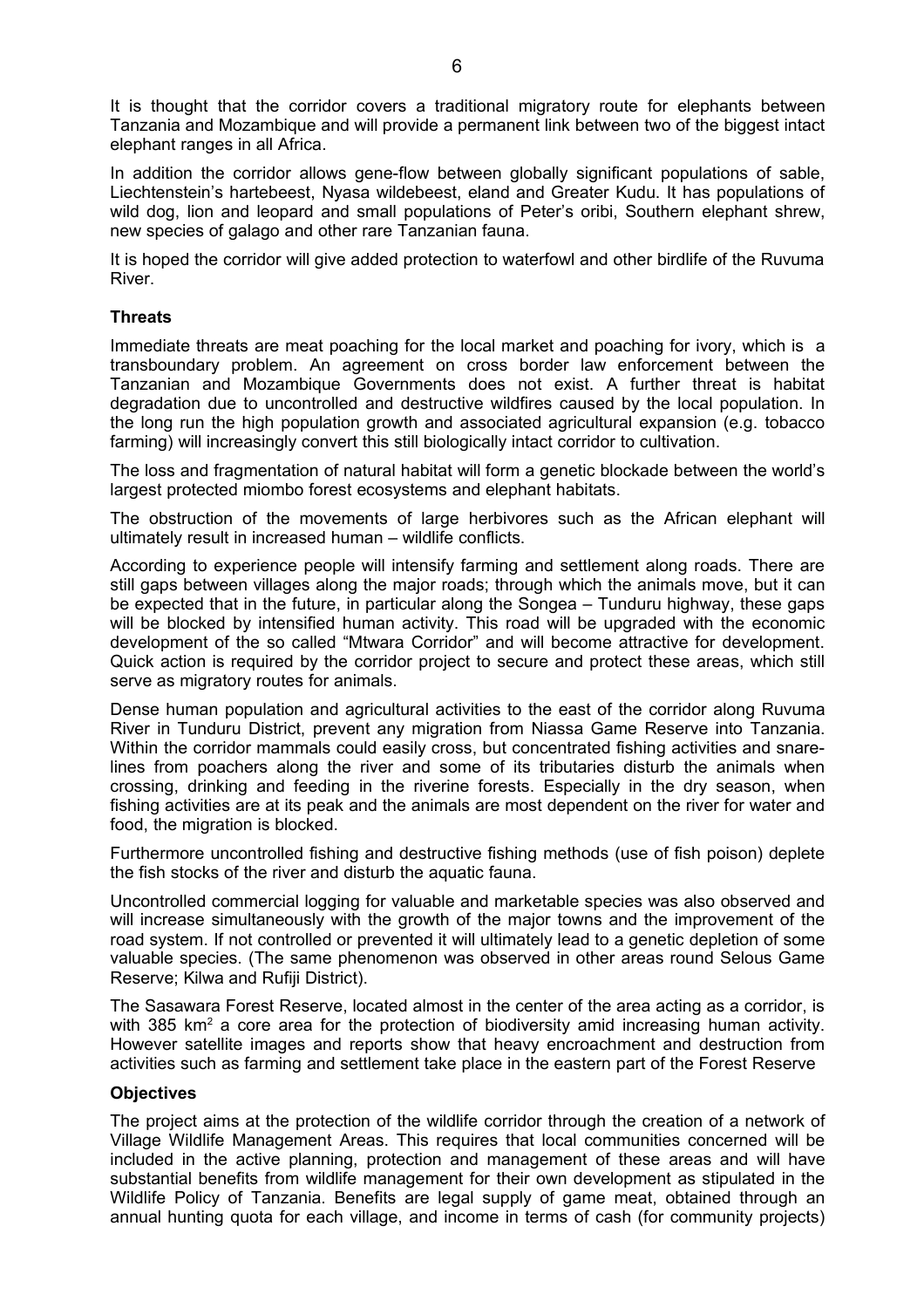from sustainable utilisation of wildlife (photographic or hunting tourism). The potential for a permanent income for local communities supports the concept of sustainability. Utilization of fire as a management tool and the prevention of destructive wildfires, too, can improve wildlife management.

In order to combat the transboundary elephant poaching an agreement of cooperation and law enforcement between the Governments of Tanzania and Mozambique would be useful.

The overall goal is the long-term conservation of biological diversity and in particular of the Miombo woodland ecosystem within protected areas of northern Mozambique and southern Tanzania by developing an effective wildlife corridor.

The following activities are planned:

- 1. Carry out aerial game counts and surveys of the project area in order to obtain baseline data about the number of animals per species (elephant as key species), to get information about the actual land-use and finally to identify the boundaries of the corridor.
- 2. Monitor the seasonal migration of animals, their number, the poaching status and the occurrence and origin of wildfires.
- 3. Raise awareness about natural resources conservation and their sustainable utilisation among the local population.
- 4. Support self-help projects linked to biodiversity matters and according to priorities set by villagers to enhance confidence and trust between wildlife personnel and local population. Self-help projects will mobilise the forces of the villagers and will establish and exercise the skills, which are required for wildlife management (management, accountability etc.).
- 5. Carry out a participatory rural appraisal and facilitate an official landuse planning process whereby WMAs are established and demarcated for later gazettement.
- 6. Assist the villages to write up and implement management plans for their WMAs and facilitate community hunting.
- 7. Support the institutionalization of village natural resources committees to assure efficient management of the WMAs and the election of village game scouts.
- 8. Assist with a specific training of elected committee members and village game scouts at the national Community Based Conservation Training Institute in Songea District.
- 9. Supply the villages with the initial equipment for their game scouts.
- 10. Support the national antipoaching unit to assist the communities in the case of severe poaching situations.
- 11. Facilitate meetings of District/Provincial authorities and wildlife staff of Tanzania and Mozambique in order to exchange experiences in community based conservation and transboundary antipoaching methods.
- 12. Facilitate meetings of the Tanzanian and Mozambican wildlife authorities, in order to achieve cross border antipoaching cooperation.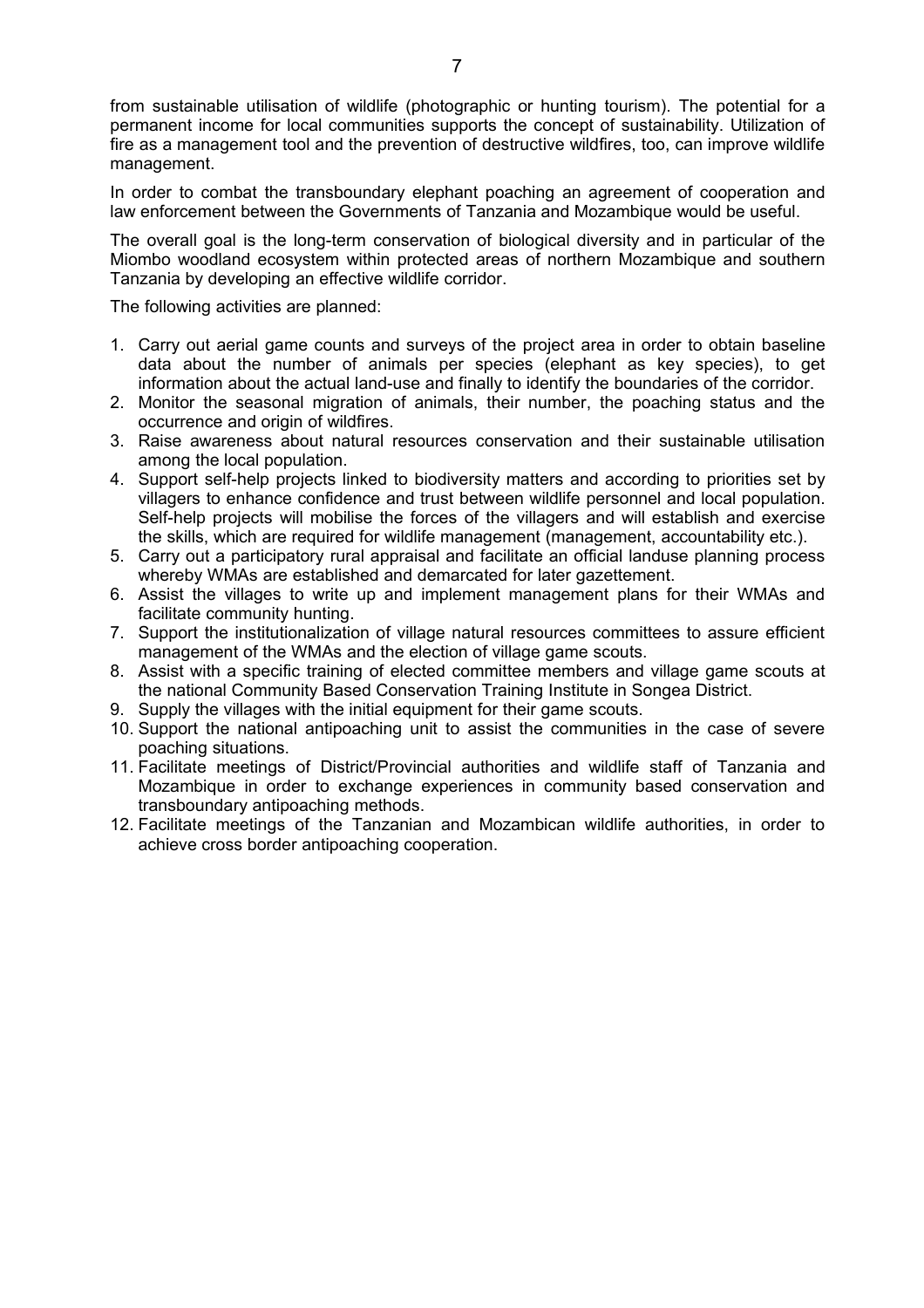#### **Niassa Game Reserve/Mozambique**

The Niassa Game Reserve (2,400 sqkm) and buffer zone (19,000 sqkm) is the largest conservation area of Mozambique and has the greatest concentration of wildlife in the country. Niassa Game Reserve is located in the northern Mozambique covering parts of Cabo Delgado Province and nearly one third of Niassa Province. It is bordered by Rovuma River in the north (Tanzania border), Lugenda river in southeast, Luatize River, southwest and Lussanhando River in the west.

Niassa Game Reserve was established in 1964. During the war, people fled the area and poaching in the reserve and surrounding areas increased. With the peace agreement of 1992, people have begun returning to the area. Currently, the reserve has a population of about 21,000 people. The largest settlement is Mecula, which is the district capital and has about 4000 inhabitants. The local communities living in and around Niassa reserve are among the poorest in Mozambique. Their main occupation is subsistence agriculture, fishing, hunting and collecting forest products. Most of the area is unsuitable for agriculture.

Niassa Reserve is one of the largest protected miombo forest ecosystems in the world. The vegetation is mostly Brachystegia (miombo) woodland (50%), followed by open savannah (40%), wetlands (5%), mountains and inselbergs (3%) and riverine and montane forests (2%). There are 21 vegetation types and the preliminary surveys indicated 191 species of trees and shrubs.

A remarkably rich and diverse wildlife has survived the years of conflict. There are three endemic subspecies, which exist in Niassa but are rare elsewhere, namely: Niassa wildebeest (*Connochaetes taurinus johnstoni*), Boehms zebra (*Equus burchelli boehmi*), and Johnstons impala (*Aepyceros melampus johnstoni*). The endangered African wild dog occurs in the Reserve, with an estimated population exceeding 200 animals, which makes this area an important refuge for this species for the world. The results of the aerial census carried out in October 2000, estimated an elephant population in the region of 12,000, with evidence of rapid increase in numbers.

The Reserve also has over 9000 of the sable antelope and several thousands each of Cape buffalo, Lichtensteins hartebeest, eland, and zebra. There are smaller populations of kudu, bushbuck, impala, wildebeest, waterbuck, reedbuck, and hippo. Lion, leopard and spotted hyena are common. The Reserve has a rich birdlife including the rare Angola pitta (*Pitta angolensis*), Pel's fishing owl (*Scotopelia peli*), and abundant raptor population. Rovuma River is an Important Bird Area and over 370 bird species have been identified already.

Niassa Game Reserve represents one of the most important components of the Mozambique Government national strategy for the rehabilitation of the war-torn parks and reserves. In 2000, the Government of Mozambique established SRN (Sociedade para Gestão e Desenvolvimento da Reserva do Niassa) as the administrative structure for the management of Niassa reserve. This management agency, SRN is based on an innovative partnership between the public and private sector, where the Government of Mozambique retains ownership of the land and wildlife resources and plays a very important role in the management of the reserve. SRN is a legal entity, with a management team composed of Mozambican nationals, assisted by a team of wildlife conservation specialists. The Chairman of the SRN is the National Director of Wildlife and Forests. The Board members include representatives of both government and private sector, including the Governors of the Niassa and Cabo Delgado provinces. SRN hired an Executive Director, in May 2000, who is operating from Maputo and has overall responsibilities for the SRN activities, including providing support for the reserve, fundraising, liaison with the governmental agencies, local authorities and investors in the buffer area.

The Niassa Reserve Management Unit (NRMU) is responsible for the conservation and management activities in the field and is headed by the Reserve Warden, who reports directly to the Executive Director of SRN. The NRMU operates from the Main Camp in Mbatamila (40 km from Mecula), and from the 10 outposts across Niassa Reserve. The NRMU has four main departments: (i) Conservation and Management; (ii) Maintenance and Infrastructure; (iii) Administration; and (iv) Community Development.

The buffer area is divided in five blocks, which surround the Reserve on its eastern, southern and western boundaries. The management of these blocks is contracted out by SRN to operator/investors through long-term leases, under which they develop commercial tourism operations, in addition to having some clearly defined development obligations. The operators pay a percentage of their income to the SRN, as a contribution to the revenue needed to operate the reserve. A further percentage is paid to the local communities to support their development. Grants from various donor agencies (WWF, Tusk Trust, US Fish and Wildlife Service, The Humane Society etc) are also received.

*Sources of information: B. Chande, A Rodriguez*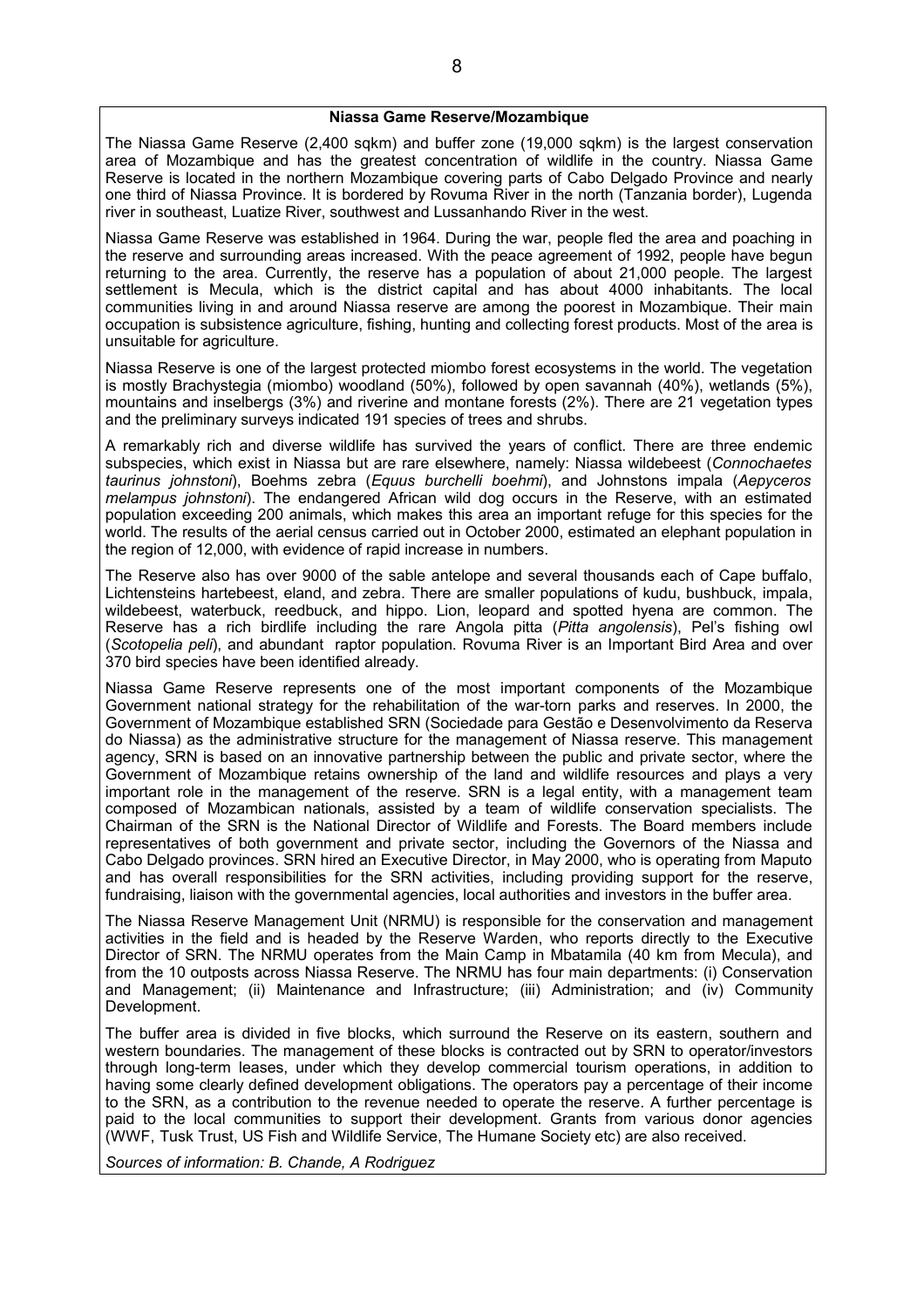

<sup>9</sup>

Map by A. Cauldwell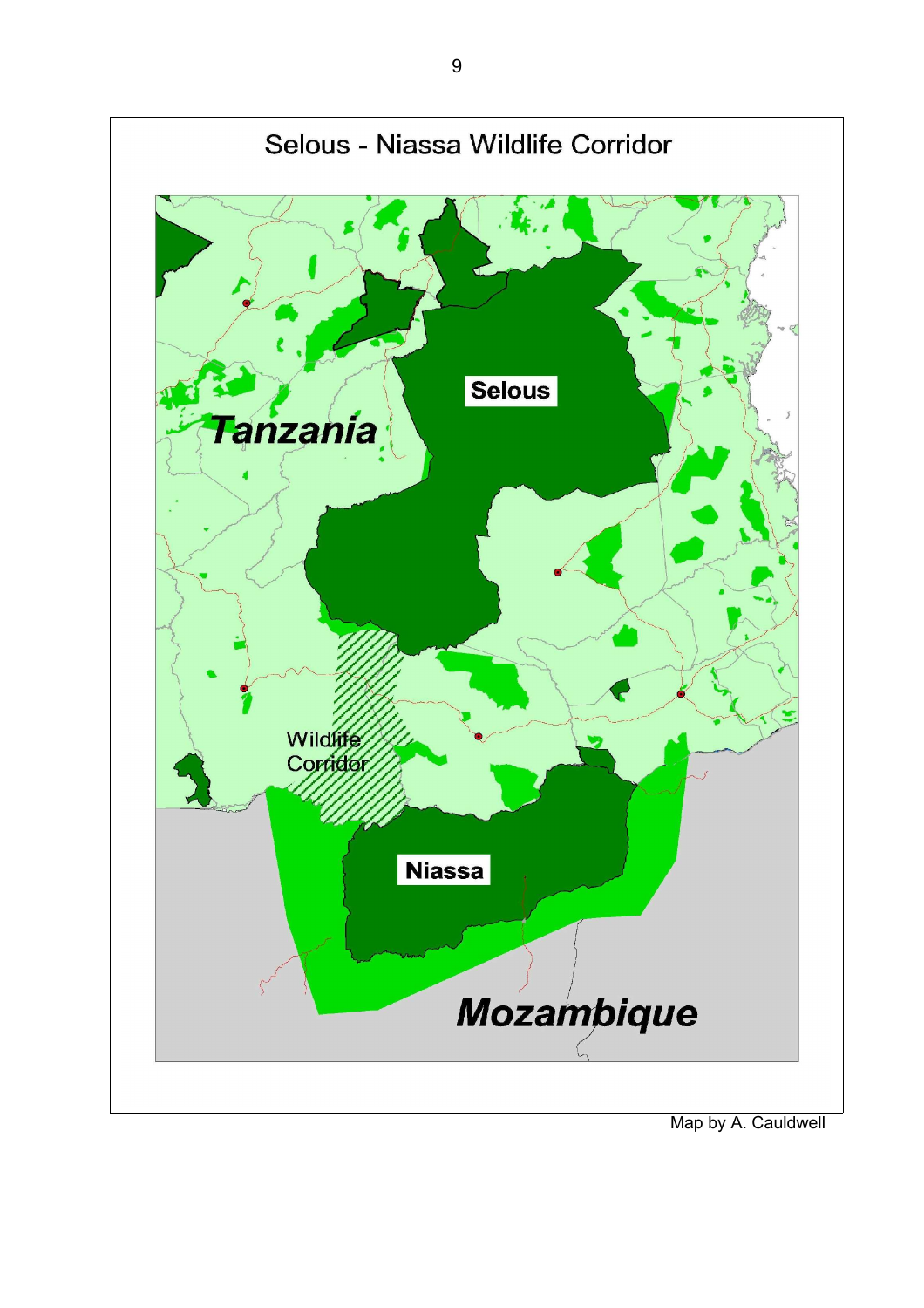## **The Selous-Niassa Corridor Research Project**

*R. Hahn<sup>1</sup> , D. Mpanduji*, *2,3 , L. Siege<sup>1</sup>*

1 Selous Conservation Programme/GTZ, P.O.Box 1519, Dar Es Salaam.

2 Institute for Zoo and Wildlife Research, Alfred-Kowalke-str. 17, D-10315 Berlin, Germany

3 Sokoine University of Agriculture, Department of Veterinary Surgery and Theriogenology, Box 3020, Morogoro, Tanzania

In order to provide key information for the planning and implementation of the Selous-Niassa Wildlife Corridor Project a complementary research project was launched in April 2000. Financed by the German Government under its Tropical Ecology Support Programme (TOEB), the Selous-Niassa Corridor Research Project is carried out in cooperation with various institutions. These are the Wildlife Department, Tanzanian Wildlife Research Institute (TAWIRI), Sokoine University of Agriculture (SUA), Institute for Zoo Biology & Wildlife Research Berlin (IZW) and Selous Conservation Programme/GTZ.

In 2000 the status and migration routes of the populations of key mammal species in the Selous-Niassa Wildlife Corridor were to a certain extent unknown, even though good educated guesses as to the populations and movements of the key species existed. Thus, for the setting up of the Corridor and the planning of its precise location, it was regarded as vital to identify the distribution patterns and the traditional migration routes of elephants and those of other large mammals. It was also regarded to be useful to determine the distribution, population size, age structure, fertility and other aspects of the reproductive biology of those species for which hunting quotas and other forms of utilisation are likely to be set, and assess the health status of the populations of key wildlife species and their contacts with livestock.

The current debate in the literature on the conservation value of wildlife corridors suffers from an absence of empirical data on the value of corridors in terms of population persistence and genetic diversity and the occurrence and spreading of pathogens. The research project is generating information that (1) will for the first time permit an assessment of the health and reproductive status of an East African elephant population; and (2) contribute to a wider debate on the importance and conservation value of wildlife corridors for key species such as elephants.

The research project contributes to the conservation of wildlife movements and the genetic viability and persistence of wildlife populations in the Selous and Niassa Game Reserves by providing the key information for (1) the establishment of legal protection of a wildlife corridor in the appropriate locality, (2) the establishment of sustainable quotas for consumptive wildlife utilisation, and (3) activities that minimize the potential of conflicts between wildlife and local communities.

#### **Objectives of the Research Project**

The main objectives of the research project are:

- 1. Definition of the area that requires protection as a wildlife corridor in particular with respect to elephant movements, in order to assist the preservation of the genetic viability and persistence of two of the largest elephant populations in Africa and the implementation of attempts to minimize conflicts between wildlife and local communities, particularly farmers.
- 2. Assessment of the population size, health status and reproductive potential of key wildlife species.
- 3. To assess the health status of the populations of key wildlife species and their contacts with livestock. Elephants and other wildlife species moving through wildlife corridors might be at greater risk from pathogen borne by domestic stock than those within protected areas and thus might assist in the spread of pathogens from infected areas.

The project makes use of two complementary methods to obtain the required information:

State of the art techniques are involved, including the use of GPS/ARGOS satellite transmitters for remote tracking of elephants, and the most advanced methods to assess the health status and fertility of elephants. The project cooperates with Institut für Zoo- und Wildtierforschung Berlin (IZW), whose scientists are the world's leading experts in this field.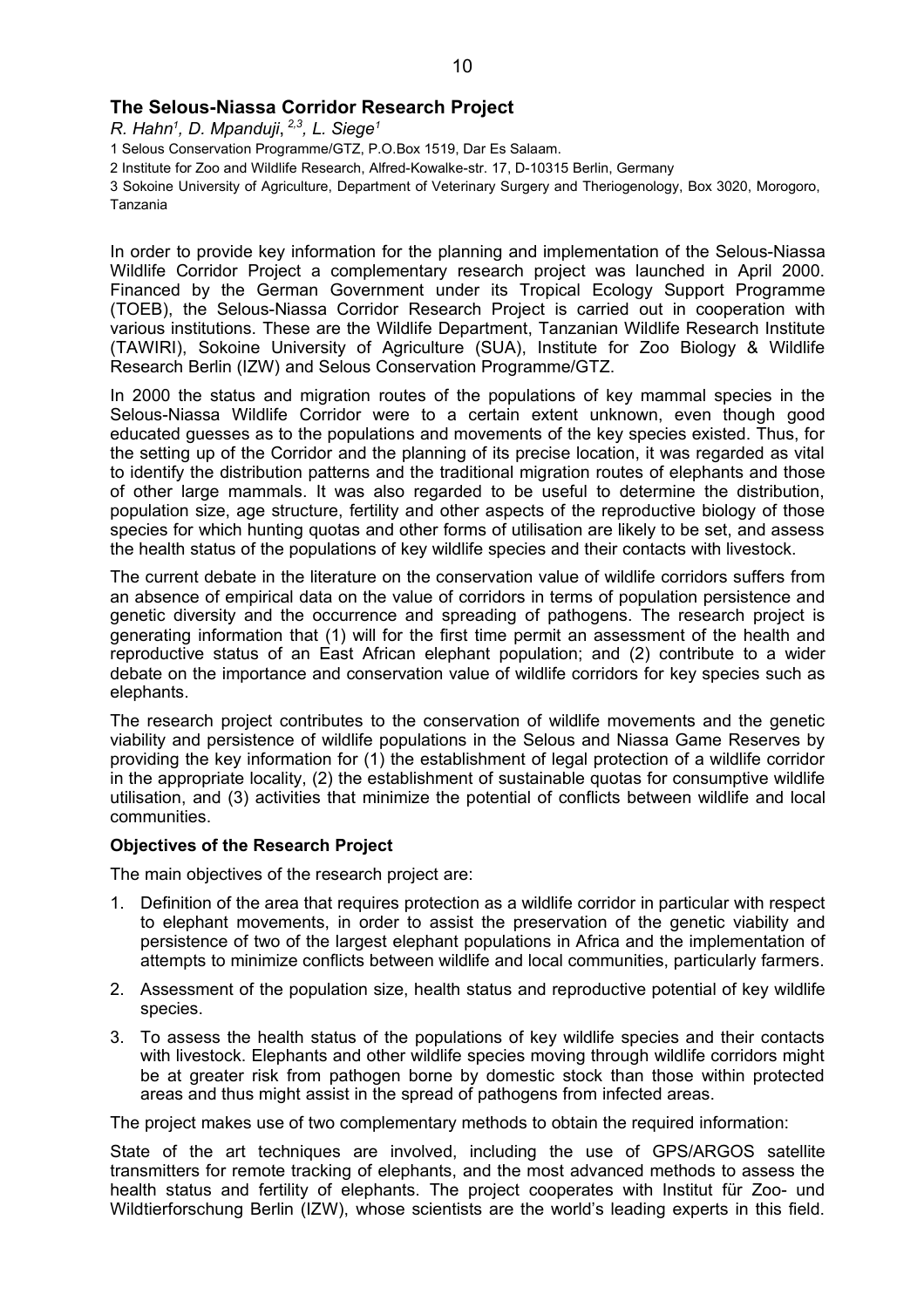Further seasonal population surveys on the spatial distribution of large mammalian herbivores were conducted, using SRF (systematic reconnaissance flight) methodology.

The second method uses the indigenous knowledge of the people living in the area. Village game scouts collect data during their patrols. Information about movements of elephants and other mammals, their sex, age and cow-calf relationship, preferred forage plants of elephants and their distribution, information about crop damage and other relevant information are being collected during interviews and bush walks with traditional hunters (warumba) and beekeepers, fishermen and farmers of all villages involved.

A wet and a dry season systematic reconnaissance flight was carried out in the year 2000. In the northern part of the corridor, in August 2000, four elephants were immobilized and equipped with GPS/ARGOS satellite transmitters. Their movements are permanently monitored with the help of satellites. Also samples of tissue, blood and semen were collected for screening and fertility tests. In November 2001 six more elephants of the corridor's southern part were equipped and monitored for one year. In November 2002 the transmitters have been removed.

## **Preliminary Results**

The fieldwork has come to an end at the end of 2002. Analysing the data and publishing the final report will take time. Whereas a more detailed summary of the research is provided in the contribution of D. G. Mpanduji at. al. in this paper (page 13ff), some preliminary results are as follows:

- 1. Elephants occur throughout the Corridor. Roosevelt Sable antelope, eland and duiker are widespread. Liechtenstein's hartebeest, Greater kudu, waterbuck, hippopotami and Southern Reedbuck have a locally restricted distribution. There is currently no evidence that Niassa wildebeest still exist in the southern part of the corridor. African wild dogs are strictly seasonal, but when present are widespread throughout. Great numbers of buffalo are present all year round in the northern part of the corridor, however buffalo are only found seasonally in the southern part due to poaching. The Selous-Niassa Wildlife Corridor should be viewed as an internationally important wildlife area.
- 2. The Corridor contains a number of well established, traditional movement routes for wildlife, and numerous areas that are important as seasonal or year-round habitats for elephants and other wildlife species.
- 3. Human derived changes, particularly in terms of cultivation for cash crops, have begun to affect wildlife. Intense and scattered cultivation is spreading along the roads thus threatening to block the corridor. Extensive cultivation along the Songea-Tunduru road and along the road from Ligusenguse to Lusewa in the southern section now leaves few places safe to cross for wildlife. Several traditional key movement routes for elephants and other wildlife already have to cross roads or the periphery of cultivated areas.
- 4. Illegal exploitation of wildlife resources is particularly prominent in the southern section of the Corridor. Illegal fishing along the Ruvuma and its tributaries is widespread, and transboundary poaching for wildlife meat and trophies (ivory) continues. Snare lines prevent wildlife from reaching water sources and the presence of people and fishing camps stop wildlife from crossing the border River Ruvuma. Several elephant carcasses which had been shot for ivory were found close to the Ruvuma. Niassa Game Reserve reports at least 44 poached elephants within the Reserve and bufferzone in 2001.
- 5. Several wildlife species damage crops, attack livestock and/or people. The frequency of such attacks and the total acreage damaged are modest. In response, the appropriate authorities undertake measures to protect crop and people against elephants, hippos, buffaloes, lions and leopards. Conflicts with wildlife are currently not considered a key factor preventing people developing their livelihoods within the Corridor.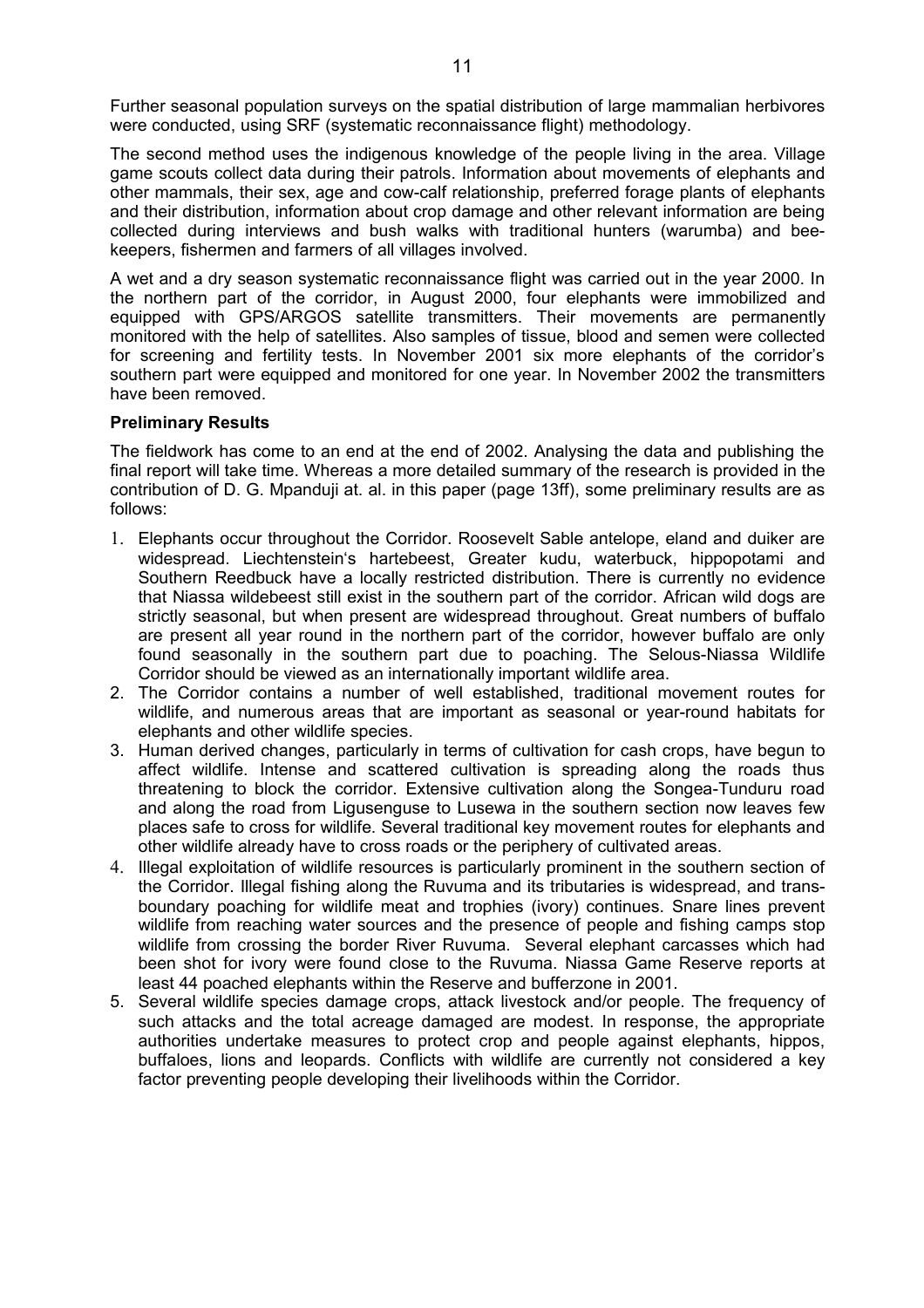#### **The Selous Game Reserve**

**Movement of elephants in the Selous–Niassa wildlife corridor, southern** the largest protected area in Africa. Founded already in 1896 it is also the oldest. With an area of around 48,000 sq.km, representing 5% of Tanzania's land surface, the Selous Game Reserve is

**Tanzania** Three-quarters of the reserve consists of miombo woodland where the dominant trees are Brachystegia, mainly grassy woodland with Terminalia species. The tourist sector of the reserve north of the Rufiji River contains all the various forms of vegetation to be found in the ecosystem. Miombo woodland covers the ridges of the mountains around Beho Beho and Stiegler's Gorge; also there are open woodlands with Terminalia spinosa trees, narupan and short grassy plains with seasonally hooded. Thougal The savannaris provide grazing and brot<br>support a wide range of wildlife, in particular wildebeest and other species of antelope in great numbers. support a macrange of miame, in particular miachecot and other species of antelope in great hannels.<br>In addition to miombo, open woodlands and savannah, another type of vegetation occurs here in the form of riverine, to membe, spen nootlands and ourlaining, allows type of regeners cours here in the remind.<br>riverine forests with dense thickets. The wide meandering Rufiji River with its lakes and swamplands interlaced The reserve contains some of the largest and most important populations of elephants, buffalos and wild dogs in Africa. It is home of almost 60,000 elephants. There are high populations of other animals there, like 120,000 Julbernardia globiflora, Isoberlinia, Pterocarpus angolensis and Combretum. The eastern part of the reserve is hardpan and short grassy plains with seasonally flooded "mbuga The savannahs provide grazing and browse and with a myriad of channels is ecologically one of the most important habitats in the whole of eastern Africa. buffalo, 40,000 hippo, 5,000 lions and countless antelopes.

There are around 440 species of birds in the Selous.. With its extensive area of miombo woodlands, the Selous is one of the largest forest areas under protection. Due to its unique ecological importance it has been designated a 'World Heritage Site' by the United Nations in 1982.<br>The United State's over 154,000 km<sup>2</sup>,000 km<sup>2</sup>,000 km<sup>2</sup>,000 km<sup>2</sup>,000 km<sup>2</sup> km<sup>2</sup>  $\overline{a}$ 

The Selous is managed by the Tanzanian Wildlife Division. A retention scheme enables the Selous GR to meet its<br>The Selous is management seets from its cum reservess. The Seleus GB generates its revenue from terriem. Sem ost digent management costs ironi its own resources. The Selous GK generates its revenue from tourism<br>DOOL is derived from 'sofari bunting', the other from game viewing. EOL of this revenue is ratained by the oo-9070<br>reserve. 80-90% is derived from 'safari hunting', the other from game viewing. 50% of this revenue is retained by the<br>reserve most urgent management costs from its own resources. The Selous GR generates its revenue from tourism. Some

reserre.<br>The Selous GR is presently effectively safeguarded, even though occasional trophy poaching takes place in some areas bordering the reserve. The Game Scout force is well equipped and therefore more effective in the field. In all eight sector stations infrastructure has been set up with the aim of improving general living conditions of the Game Scouts. A large road programme has been implemented, which facilitates the management tasks greatly. With the involvement of the Selous administration biodiversity has been preserved even in areas outside the reserve which had been threatened by destructive forms of landuse. Poaching in the buffer zones decreased significantly and wildlife is now coming back to areas where it has been absent for many years. This has been<br>sobjeved in partnership with the aurreunding villages and District edministrations. achieved in partnership with the surrounding villages and District administrations.<br>.

gene flow, it has great value as habitat for plant and animal communities. It supports large numbers of globally significant large animal species like the African elephant, the Roosevelt sable antelope, the wild dog, the Nyassa wildebeest and the Nile crocodile. It is one of the main migration routes for elephants between Tanzania and Mozambique. The entire corridor is currently threatened by poaching for meat and ivory as a trans-boundary problem, habitat degradation because of uncontrolled and destructive bush fires and a high population growth rate with associated agricultural expansion (such as raising tobacco and cashew nuts), which may result in the conversion of this biologically intact corridor into cultivated land. This process will ultimately prevent movement of the wildlife populations between Selous Game Reserve and Niassa Game Reserve, increasing human–wildlife conflict. Long-term effects include genetic isolation of wildlife populations, which increases the potential for inbreeding and chances of population extinctions in both reserves. This study reports on major elephant migration routes and movement patterns in SNWC.

#### **The study area**

The SNWC is located in southern Tanzania, north of Niassa Game Reserve in Mozambique. The corridor is separated from Niassa Game Reserve by the Ruvuma River, which forms the international boundary between Tanzania and Mozambique. The corridor lies within the Ruvuma region in the two districts of Songea (major western section of SNWC) and Tunduru (smaller eastern section). In total, SNWC covers approximately 6000 to 8000  $km<sup>2</sup>$ . The area is mostly covered by miombo woodland and wooded grassland, with substantial areas of open savannah, seasonal and permanent wetland, and riverine forests along numerous rivers and streams. Major wildlife species include but are not limited to African elephant, sable antelope, duiker species, eland, Liechtenstein's hartebeest, greater kudu, leopard, lion, spotted hyena, Cape buffalo, warthog, waterbuck, wild dog, Nyassa wildebeest and zebra. Minor species include aardvark, yellow baboon, bushbuck, bush pig, crocodile, hippo, jackal,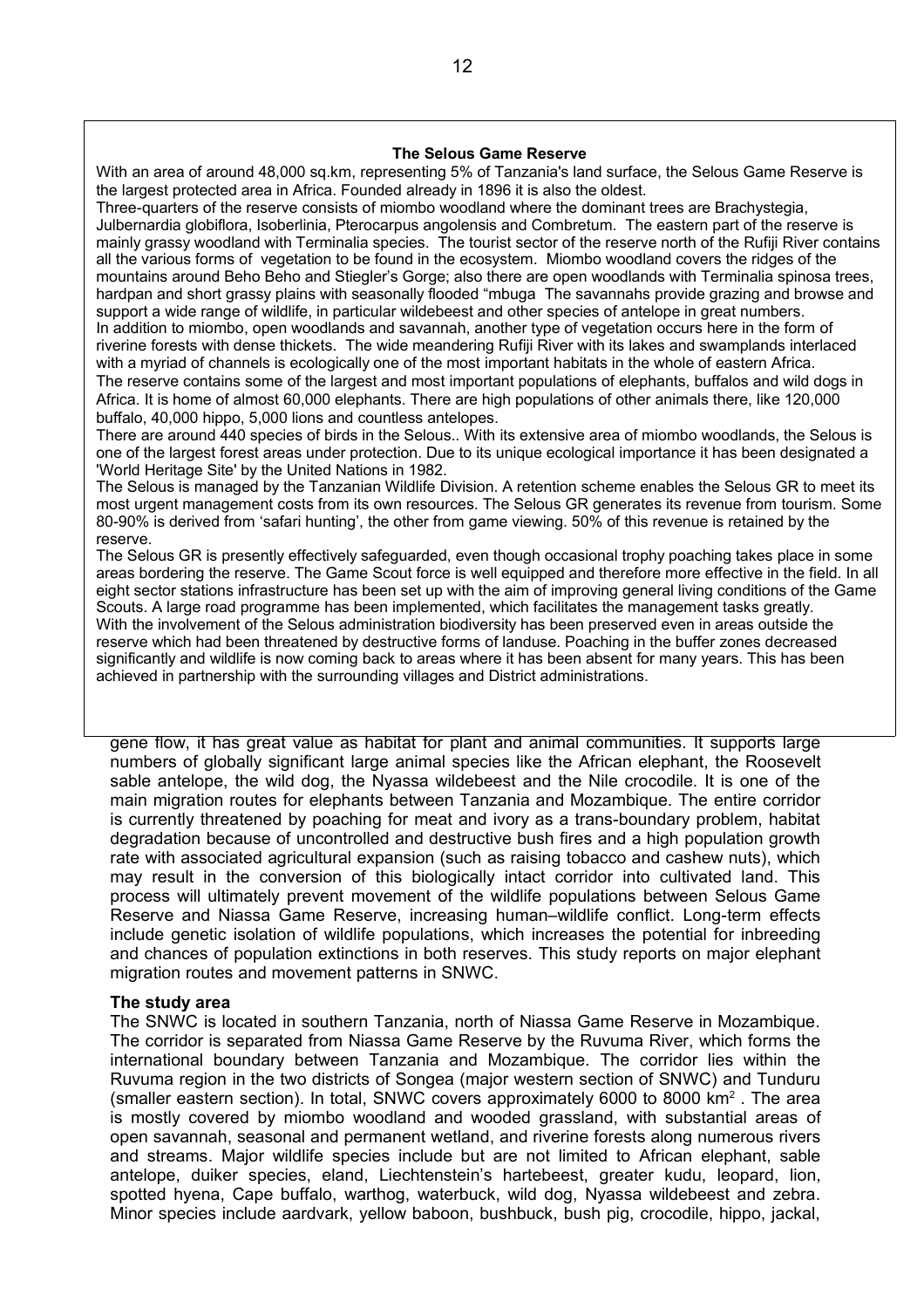porcupine, klipsplinger, reedbuck, pangolin, and African hare. Cattle are rare, and in most villages goat, sheep and poultry are present but in modest numbers. Twenty-one villages surround SNWC. The 1988 national census showed a total population of 37,298 people with an estimated density of 3 persons per square kilometre and a projected annual growth rate of 4.1%. Currently, the figure is likely to be higher as new villages emerge. Subsistence farming is the main activity for the local people supplemented by fishing in areas near major rivers and streams and by hunting—usually illegal (for protein suppliment). The farming system is extensive; it is based on shifting cultivation with crop acreage expanded by clearing bush, using the hand hoe. Cashew nuts and tobacco are major cash crops; maize, rice, cassava, sorghum and millet are the main food crops. Coconut trees are becoming increasingly common in some areas since public campaigns conducted by the Songea District Rural Development Programme (formerly Songea Development Action, SODA). Other commonly grown crops include pigeon pea, simsim, sweet potato, various legumes, onion, groundnut, banana, sugar cane and orange.

## **Research objective**

The principal objective of this study was to trace and locate the traditional migratory routes of elephants by analysing the knowledge of the local villagers combined with own field observations. The study was part of wider assessment of the SNWC including satellite tracking of 10 elephants collared with GPS system. These information will provide baseline data to be used in planning for the long-term requirements for wildlife conservation in SNWC and implementing them. These data will be used to assist in preserving the genetic viability and persistence of two of the largest elephant populations in Africa and implementing methods that would minimize conflict between wildlife and local communities.

## **Method**

Data were collected by conducting public village meetings, using questionnaires for standardized personal interviews, and making field observations. Individual questionnaires were filled in to obtain more detailed information, particularly on the presence or absence of elephants on village lands and seasonality of their presence, plant species that elephants might prefer as feed plants, and the timing of their fruiting or peak maturity in relation to elephant migrations. Direct field observations were made in remote areas of village land to confirm information previously recorded in the public meetings and questionnaires. Elephant signs such as tracks, faeces and feeding sites were observed and entered in a field observation book. Plant species that had been reported during interviews as being preferred foods were identified, collected and stored for future botanical identification. The locations of tracks and migratory routes for elephants were recorded using the Global Position System (GPS) and later downloaded to computer (Fugawi ® software, Northport system, Canada) and the routes marked out. For each village, field observation took a minimum of two days and was carried out by the first author, accompanied by one or two traditional hunters, porters and an armed game ranger.

#### **Results**

#### **Distribution and migration routes of elephants in SNWC**

Elephant were reported to occur frequently and everywhere. According to 74% (*n* = 65) of the informants, elephant were reported to be common and widely distributed everywhere except near Lusewa in the southern section of the corridor, an area conspicuous for its impoverishment in wildlife species. It was further pointed out that both resident and migratory herds of elephants occur in the corridor, with the migratory herds moving all along from Selous to Niassa in Mozambique. In most cases, mixed herds of adults and young elephants were reported to be common occurring all year round with peak occurrence during March and April.

Three major migratory routes were identified through which elephants move from the Ruvuma River to the centre of SNWC.

The first migratory route starts at Lukawanga, about 27 km east of Magazini village, at a junction between the Lukawanga River in Mozambique and the Ruvuma River. This route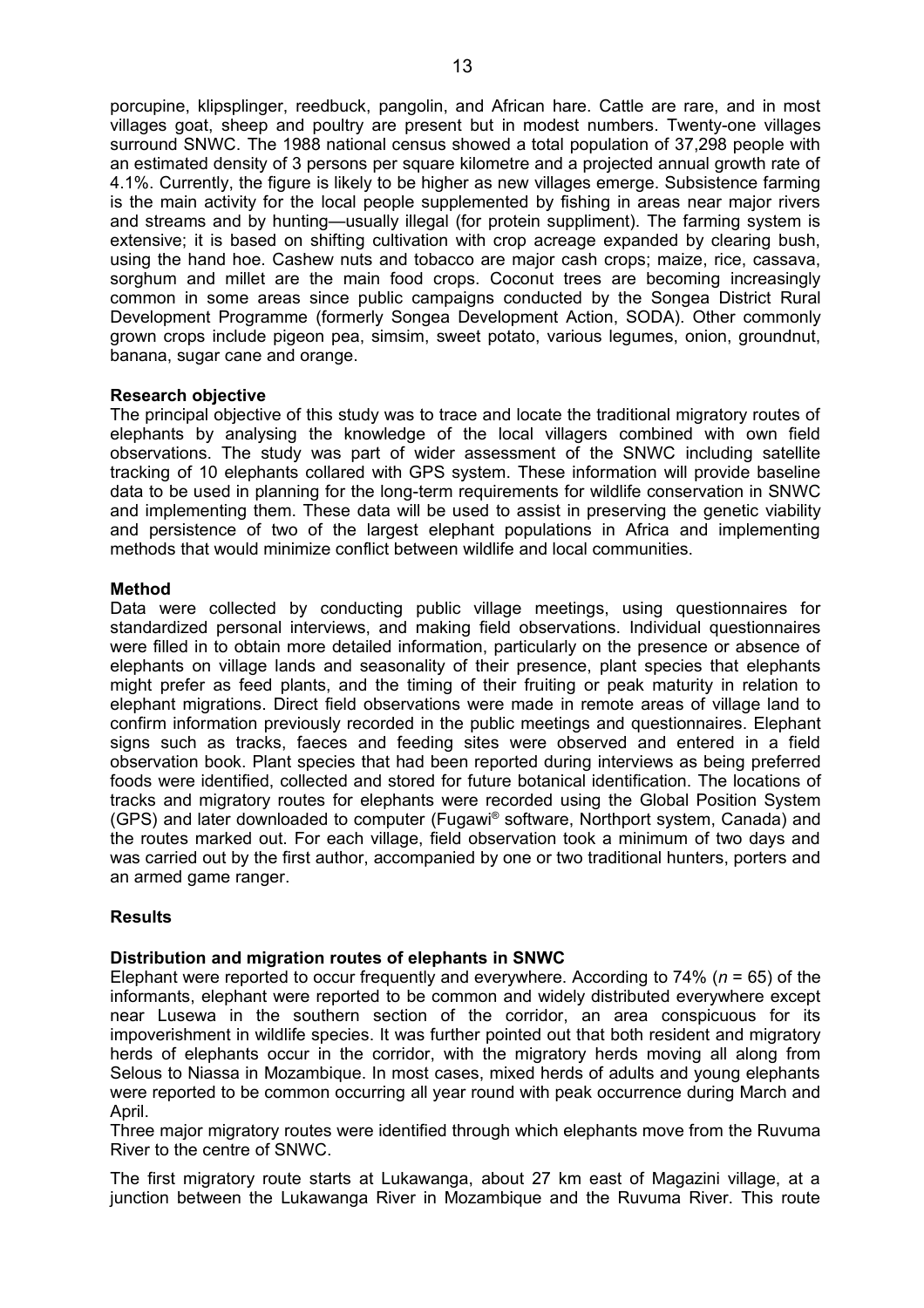continues northwards along the Msanjesi, Majimahuu and Matepwende Rivers to the Changalanga and Mtungwe mountain area in the centre of the corridor.

The second route starts as four separate crossing points some 14 km west of Magazini village; the area includes the Mkasha Mountains, and Lusanyando, Ajemsi and Rutukila along the Ruvuma River. All these routes join at the Binti Uredi seasonal stream and proceed northeast via the Namisegu River to join the Lukawanga route.

The third route also starts with four separate starting points, which include a point near the Ndalala River in Mozambique, Binti Hasani, Msawisi and Kipembele Rivers south-west of Magazini village in Tanzania; it runs north-west to the southern face of London Mountain near Msisima village and also northwards along the Msawisi River to Luyati and Tingilafu Mountains and their associated rivers and forests near Amani village.

From here, some elephants cross the Amani–Magazini road to join the Lukawanga route. However, those from the London Mountain and the associated forest are reported to proceed westwards via Nambwela Forest and the Lisugu and Kimbande Mountains and their associated forests to Lukimwa River and Ngoma Litako swamp. They are then reported to change their course northwards by the way of Lukimwa river to Mtelamwahi areas at the centre of SNWC.

From the centre of the corridor, elephants appear to have four separate migration routes— Malimbani, Nampungu ya Chakame, Ritungula and Sasawala-Lukumbule—that ultimately connect Ruvuma River in the south with Selous Game Reserve in the north and Mwambesi Game Reserve in the southern east.

The Malimbani elephant route links Mbarangandu in the north and Kitwanjati in the south near Mtungwe. The elephants use nine small tributaries that drain into the Lukimwa River, but they do not follow the main river course. The route crosses the Songea–Tunduru main road between Mchomoro and Kilimasera, about 16 km from Kilimasera.

The Nampungu ya Chakame elephant route, which has its origins on Mbarangandu River catchments, crosses the Songea–Tunduru main road at Mt Kilimasera. It continues south via three important tributaries: Nampungu ya Chakame, Nampungu ya Kalwembe and Nampungu ya Wazee, to the Mbawa River, which drains into the Nampungu River. From here, the route continues via the Luchilikulu River and Nkalela Forest to the upper banks of the Msanjesi River.

The Ritungula elephant route broadens as it emerges from Selous Game Reserve. The elephants are reported to follow the Ritungula River or the Muhuwesi River via a series of small tributaries: Manoni, which drains into Mbarangandu, or Miwawa, which drains into Muhuwesi, to Kumbuja (which itself drains into Miwawa). The elephants then enter the Kapesula River and thereafter to Muhuwesi before proceeding to the Ritungula River.

The route crosses the Songea–Tunduru main road at Mlima Simba and the former Mwembenyani village near Hulia. The elephants then proceed southwards via a series of three small tributaries draining into the Nakapeye before it enters the Nampungu River. From Nampungu the elephants raid crops in the nearby villages of Changalawe, Hulia, Nampungu, Namwinyu, Mbatamila and Mnenje. The route continues farther south through Nkalela Forest and Mtumbitumbi and Malisafi Rivers to the upper banks of the Msanjesi River. Nkalela Forest links the Ritungula elephant route with the Malimbani and Nampungu ya Chakame routes via the Luchilikulu River and its associated forest. Another link is reported to exist between Ritungula and Malimbani routes via Kitwanjati River). The elephants are also reported to traverse between Msanjesi and Sasawala Rivers via Nakawale and Namakong streams. Namakong is a small permanent stream draining into Msanjesi. It is known to provide good shelter and grazing ground for elephants and other herbivores year round.

The Sasawala-Lukumbule elephant route uses a series of eight small tributaries draining into Sasawala before it enters Kiumbe Forest, Lukumbule River and the Mwambesi Game Reserve. Mwambesi Game Reserve is separated from Niassa Game Reserve by the Ruvuma River. This route suggests a link between the eastern and the western wildlife corridors. Elephants from Mwambesi Game Reserve were reported to have killed one person during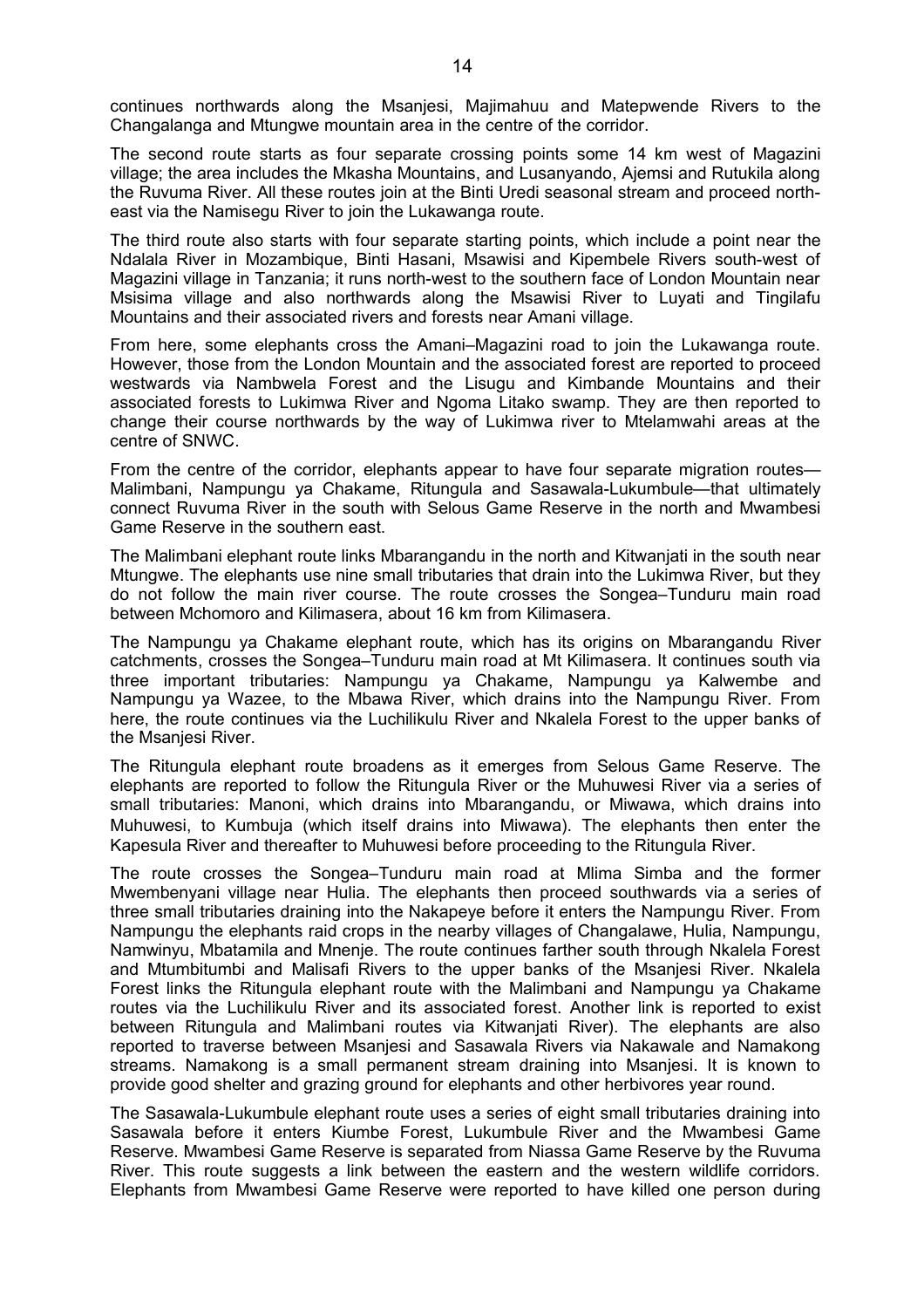#### **Seasonal elephant movements**

In all villages, the peak occurrences of elephants were reported between March and April, which corresponds to the peak rainy season. This is the same period during which the elephants are reported to proceed from south to north. The north-to-south movements are reported to occur between June and December. The key factors responsible for these movements are thought to be the availability of water, food, and in some places, increased disturbances by humans. During early March to April, elephants are likely to move northwards upstream to avoid swollen rivers and flooded wetlands after heavy rain. The north-to-south movements are probably triggered by a decline in availability of forage and water. At this time of the year, most of the trees shed their leaves and the seasonal streams run dry. The major sources of tree foliage and water are then permanent water sources such as the Ruvuma River, permanent swamps, and some smaller permanent streams. Thus, elephants are likely to concentrate in riverine forests during the dry season. Interviews also revealed that on the Mozambiquan side, elephants move towards the Tanzanian border during the dry season between June and December. This movement had been linked to lack of water and food plants on the Mozambiquan side as most rivers and streams are seasonal and dry up completely, and bush fires occur then.

During this time the elephants cross the Ruvuma and its associated islands to Tanzania in search of riverine food plants. Both personal field observations and interviews suggest that all major elephant movement routes are likely to depend on large, permanent river systems. The Msawisi River system forms another important elephant migratory route in the southern section of the corridor.

## **Common feed plants for elephants**

During this study, 31 plants were named as feed plants preferred by elephants that were subsequently identified during field observation. Elephants were reported to forage on leaves, bark, tubers, or whole plants in 20 tree species, fruit in 10 tree species and in one species on both leaves and fruit. The peak fruiting period of marula fruit (*Sclerocarya birrea*) was associated with peak occurences of elephants along the major rivers where these fruit are found. Other fruits and plants were not associated with seasonal congregation of elephants.

#### **Discussion**

African elephants, the largest of all land animals, were originally found throughout the African continent (Halternorth and Diller 1986). However, in many areas, populations have been greatly reduced by poaching (Dublin and Douglas-Hamilton 1987; Siege 1999) and increase in human population with associated increase of demand for land for agriculture and habitat loss (Lamprey et al. 1967; Laws, 1970; Western and Lindsay 1984; Barnes et al. 1998). As a result, most of Africa's elephants are now forced to seek refuge in isolated pockets of protected areas (Cumming et al. 1990; Shauri and Hitchcock 1999).

Having no conservation status, SNWC is faced with many threats attributed to an increase in human activities including; human population growth, agricultural expansion, deforestation, uncontrolled bush fires, and illegal fishing and poaching. Uncontrolled human activities will ultimately result into considerable loss of biodiversity, obstruct movements of large herbivores such as elephants and consequently intensify human–wildlife conflicts. The SNWC supports large numbers of wildlife (CIMU 2001; Hofer et al. 2001; D. Mpanduji pers. obs. 2000) including the IUCN Red List of threatened and endangered species. The 1990 IUCN Red List included two species that are present in SNWC. These species (with their status in parentheses) include the African elephant Loxodonta africana (Vulnerable) and the African hunting dog Lycaon pictus (Endangered). The corridor links the gene pools between the two largest protected areas in Africa, the Selous in Tanzania and the Niassa in Mozambique.

Experience in wildlife conservation gained over a century in Africa has shown that the critical areas for survival of wildlife species outside protected areas such as breeding sites, migratory corridors, dispersal areas and foraging grounds have been neglected by conservationist resulting in intensified land-use conflicts and considerable loss of biodiversity (Kideghesho 2000). The degradation occurring within and surrounding individual protected areas may affect the rate of extinction of some species, particularly the large mammals and other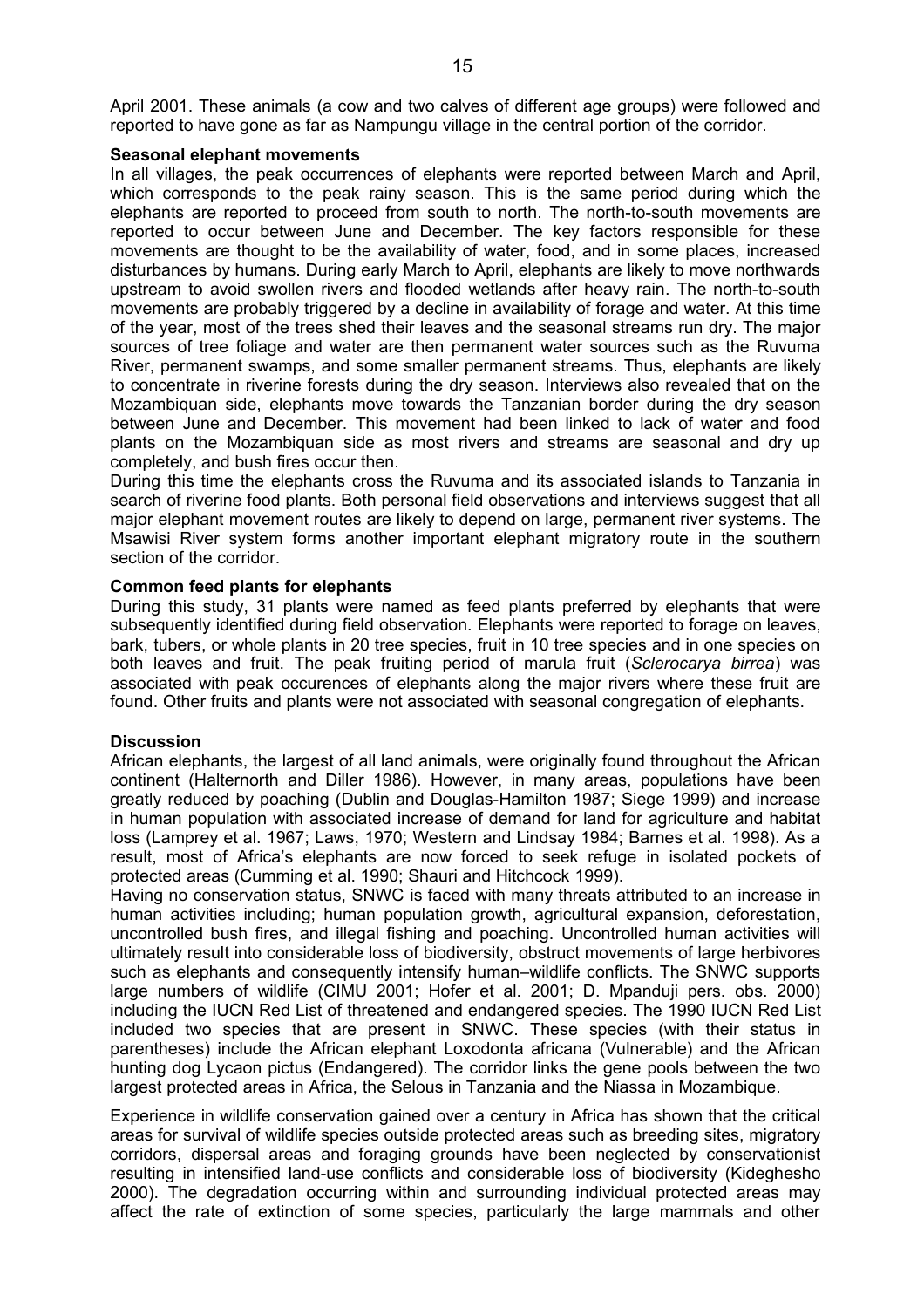migrant animals that require habitat beyond protected areas (Wilfred and Ruzika 2000). In Tanzania for example, land around protected areas and migratory corridors between them are particularly hard hit in the crowded '"northern circuit'. The areas of Serengeti, Ngorongoro, Lake Manyara, Tarangire, Arusha and Kilimanjaro are reported to have lost most of their wildlife migratory corridors and dispersal areas (Shauri and Hitchcock 1999; Kideghesho 2001a,b, c and 2002), as a result a number of large mammal species have been reported locally extinct in some of these areas (Gamasa 1998; Shombe-Hassan 1998 as quoted by Kideghesho 2002; Silkiluwasha 1998). The situation is quite different south of Selous. In its current status, SNWC passes through sparsely populated villages. The northern section of this corridor, which passes through 17 villages, is currently protected by a series of wildlife management areas managed by local people as part of Selous Game Reserve buffer zone project guided by the Wildlife Division and the Selous Conservation Programme. However, the southern section of the corridor, which is about 3000–4000 km2 and contains 18 sparsely located villages, is currently not protected and is vulnerable to unsustainable exploitation of land resources incompatible with wildlife conservation.

Many human development activities are reported to be detrimental to elephant habitats. Construction of roads, railways and human settlements are activities that have been reported to impede the movement of elephants (Johnsingh and Christy-Williams 1999). Already the Songea–Tunduru main road crosses SNWC. Its impact is, however, minimal as elephants traverse the road at different sites. Human habitation and expanded agricultural activities between Mchomoro and Kilimasera and between Kilimasera and Hulia had already increased the number of incidents of conflict between human and elephant (Hahn 2001; Nalimi Madatta pers. comm. (2000). Similar phenomena are very likely to occur between Magazini and Amani, Magazini and Likusanguse and at Ligunga-Amani in the southern end of the corridor.

During this study, all critical elephant migratory routes along the Songea–Tunduru main road were identified. Through the efforts made by the Selous Conservation Programme, a workshop including all stakeholders was conducted in Ruvuma region to include the two districts falling within the SNWC. The district commissioners of Songea and Tunduru; district game, forest, bee, fishery, agriculture and livestock officials; councillors; village chairpersons; and other district and village officials under SNWC attended the workshop. Other invited delegates came from the United Nations Development Programme (UNDP) and the Global Environment Facility (GEF) and Niassa Game Reserve in Mozambique. It was agreed during this meeting that the areas already identified as important elephant migration routes be protected and kept free of human development activities. It was further agreed to incorporate this decision in village bylaws. Through this decision, the Litungula elephant route was saved from total obstruction, as encroachment was already severe, and the former Mwembenyani village was slowly growing. Inhabitants from this village shifted voluntarily to the nearby villages of Hulia, Kilimasera and Pachani near Milonde and Matemanga. Efforts are being made using satellite telemetry to identify other routes and important elephant ranges.

In this study, elephants are reported to proceed from south to north between March and April and from north to south between June and December; these times conform to the dry and rainy seasons. Halternorth and Diller (1986) reported movements of large herds over great distances, amounting to approximately 500 km during the late dry season, in search of new growth and fruiting food plants. The peak fruiting period of marula in March was associated with peak occurrences of elephant congregations along the Ruvuma River; other fruits had no known influence on elephant movements. Several well-established elephant migration routes have been found in the corridor through which elephants and other wildlife move during longdistance migrations. These routes were found to be contiguous with large, permanent water systems, which in most cases are considered to be the dry-season refuge for elephants (Kingdon 1997).

The wet- and dry-season aerial census (CIMU 2001) in SNWC reported high concentrations of elephants in the centre of the corridor towards the Nampungu River and Sasawala Forest Reserve while few or no elephants were found on the south-central parts of the corridor. High levels of human activity in the southern half likely interfered with the movements of elephants between the southern and northern halves. This may equally be true between Niassa Game Reserve and SNWC (Hofer et al. 2001). Detailed information on home ranges, seasonal or periodic long-distance movements, foraging behaviour and spatial use of resources by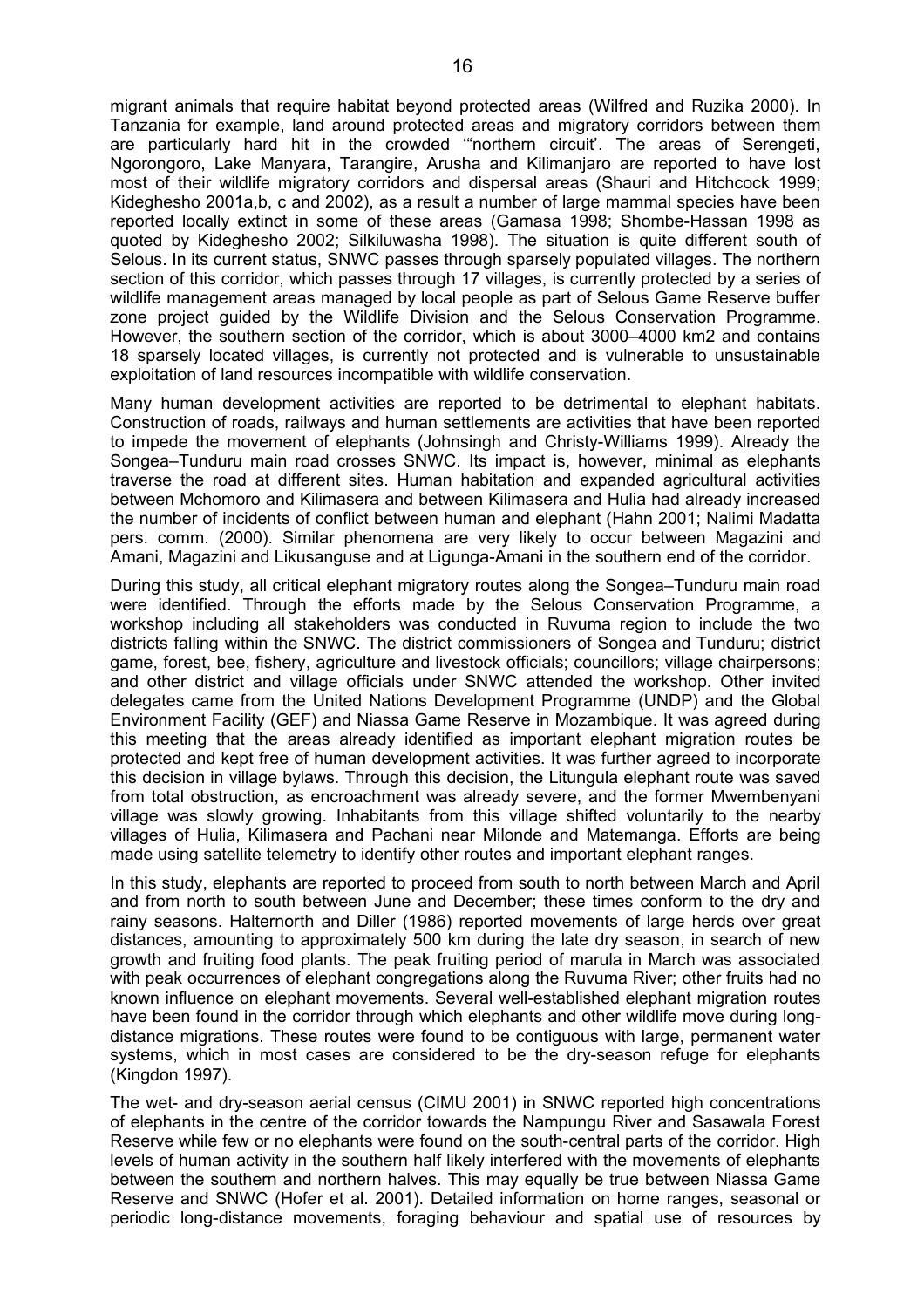elephants in SNWC will be undestood after detailed analysis of movement data in 10 radiocollared elephants in different areas of the corridor. The information obtained during the present study and in future from the radio-collared elephants is vital for the long-term conservation and management of elephants and other wildlife in SNWC.

An early report by Said et al. (1995) and Barnes et al. (1998) mentioned the possible crossborder movements of elephants between the now-named SNWC north of Ruvuma and Niassa Game Reserve south of the Ruvuma River. Our study identified nine such crossing points through which elephants from either side are reported to cross the Ruvuma River. Uncontrolled wildfires, poaching, and increased human activities, mainly fishing and encroachments along the Ruvuma River, will ultimately prevent the movement of elephants and other wildlife in SNWC. Human habitation and expanded agricultural activities between Mchomoro and Kilimasera and between Kilimasera and Hulia already had impact on elephant movements with the associated human–elephant conflicts likely to increase (Hahn 2001). Similar phenomena are likely to take place between Magazini–Amani, Magazini–Likusanguse and Ligunga–Amani in the southern end of the corridor.

The wildlife potential of SNWC has been noted in reports by Hofer et al. (2001) and CIMU (2001). Although SNWC seems to be a critical area for the survival of a diverse number of wildlife, large portions of the southern section completely lack official protection, and hence they are vulnerable to all kinds of unsustainable wildlife use (Hofer et al. 2001). Participation of local communities in wildlife management decisions, the sustainable use of natural resources, and the distribution of income generated by natural resources on a local level can help to limit over-exploitation and habitat degradation by local communities (Lewis and Alpert 1997).

This aspect has been recognized by the government of Tanzania in its wildlife policy published in March 1998, in which it commits itself to 1) involving all stakeholders, particularly local communities, in the conservation and management of wildlife areas, 2) establishing wildlife management areas as a new category of protected area, with local people having a full mandate of managing and benefiting from conservation efforts, and 3) cooperating with neighbouring countries in conserving migratory species and transboundary ecosystems.

This study was therefore initiated by the Selous Conservation Programme in collaboration with the Germany Agency for Technical Cooperation (GTZ), Tanzania to provide baseline data for planning and implementing the SNWC development cooperation project whose aim is to protect and manage the southern part of the corridor through a network of village wildlife management areas.

The goal of this project is to protect the wildlife corridor by having the local communities participate and benefit from sustainable utilization, and to combat transboundary elephant poaching through an agreement of cooperation and law enforcement between Tanzania and Mozambique. Benefits could include 1) legally supplying game meat, obtained through annual hunting quotas for each participating village, 2) empowering participating villages to protect themselves and their property against problem and crop-raiding wild animals, 3) generating cash income for community projects from sustainable use of wildlife through photographic or hunting tourism, and 4) providing employment for youths as village game scouts. The results of the present study are therefore important prerequisites for establishing management procedures for SNWC, particularly in reducing competition between people and wildlife—in this case, elephants.

#### **Acknowledgements**

This study would have been impossible without the assistance of many people, including R. Hahn, P. Schwab and A. Cauldwell (SCP/GTZ); Nalimi Madatta and Dickson Koishwa, DGOs for Songea and Tunduru Districts; game assistants E. Lubawa (Songea), M. A. Msusa and Shawa (Tunduru) and game scouts from several villages in both districts. A. Pesambili, project manager Lukwika–Lumesule Game Reserve, is greatly acknowledged for providing botanical names for the various trees and shrubs. Thanks are also due to all traditional hunters from villages where this study was conducted, without whom information regarding the indigenous knowledge on elephant movements would have been difficult to be collected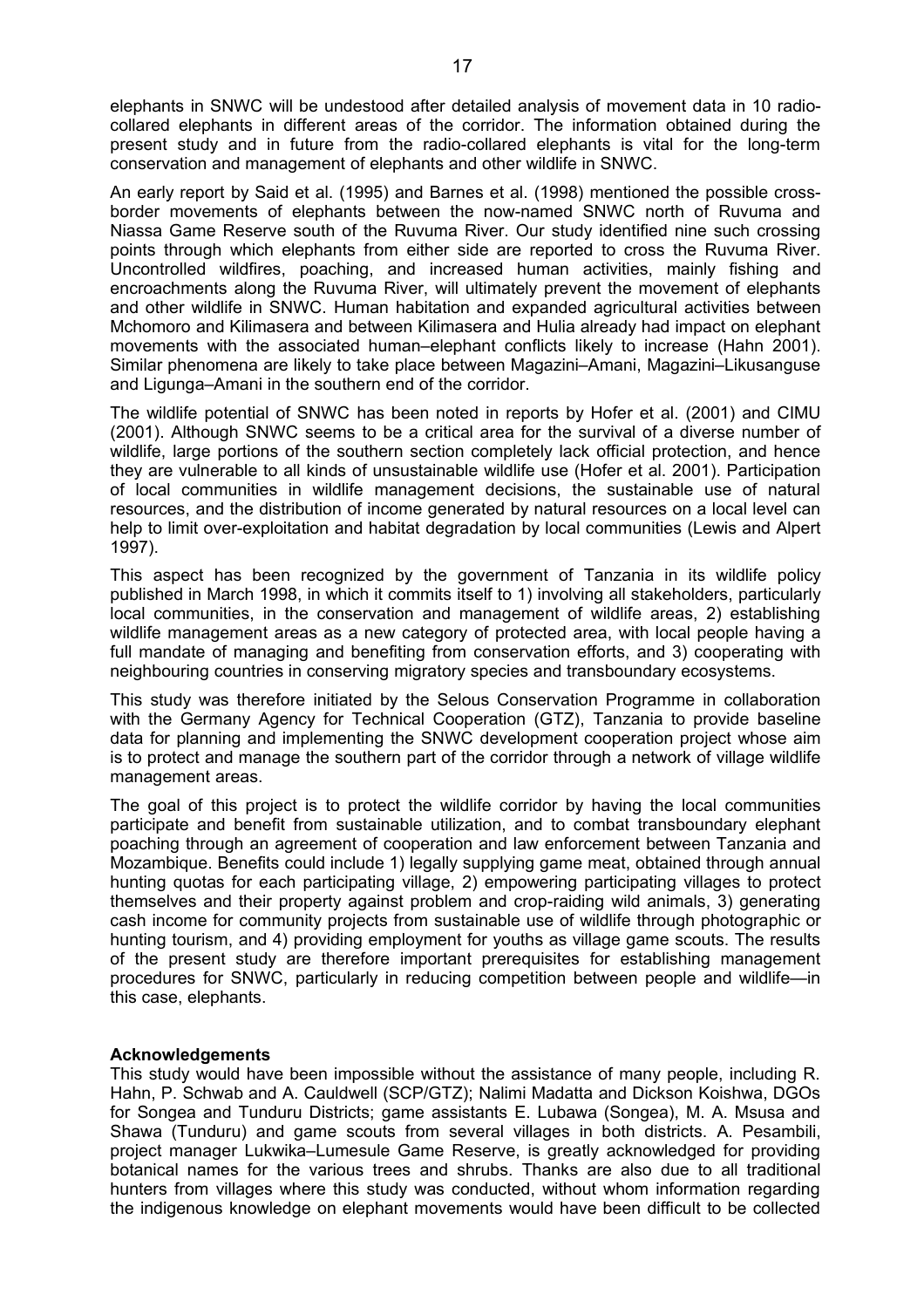by authors. This study was financed by the Tropical Ecology Programme of GTZ, Germany, through the Institute for Zoo and Wildlife Research and the Selous Conservation Programme/GTZ, and run in collaboration with the Division of Wildlife, Ministry of Natural Resources and Tourism, Tanzania.

#### **References**

Barnes, R.F.W., Craig, G.C., Dublin, H.T., Overton, G., Simons, W., and Thouless, C.R. 1998. The African elephant database. IUCN Species Survival Commission Occasional Paper 22. IUCN, Gland, Switzerland. 19:104–105 p.

Cumming, D.H.M., Du Toit, R.F., and Stuart, S.N. 1990. African elephant and rhino: status survey and conservation action plan. IUCN/SSC African Elephant and Rhino Specialist Group. 18–19 p.

Conservation Information and Monitoring Unit (CIMU) 2001. Aerial census in the Selous–Niassa Corridor, wet and dry seasons, 2000. Tanzania Wildlife Research Institute, Arusha ,Tanzania

Dublin, H.T. and Douglas-Hamilton, I. 1987. Status and trends of elephants in the Serengeti-Mara ecosystem. *African Journal of Ecology* 25:19–33.

Gamasa, D.M. 1998. Stakeholder analysis for the conservation and management of critical wildlife corridors project in northern Tanzania. Technical report submitted to UNDP.

Hahn, R. 2001. Expert meeting: Selous–Niassa Wildlife Corridor information materials. Selous Conservation Programme/GTZ/UNDP/GEF. Dar es Salaam, Tanzania, April 2001.

Haltenorth, T., and Diller, H. 1986. *A field guide to mammals of Africa including Madagascar.* Collins, London. p. 124–128.

Hofer, H., Hildebrandt, T.B., East, M.L., Goeritz, F. and Mpanduji, D.G. 2001. Distribution and movements of elephants and other wildlife in the Selous–Niassa Wildlife Corridor. Interim report to Selous Conservation Programme/GTZ, Dar-es-Salaam, August 2001.

Johnsingh, A.J.T., and Christy-Williams, A. 1999. Elephant corridors in India: lessons for other elephant range countries. *Oryx* 33, No 3: 210–214.

Kideghesho, J.R. 2000. Participatory land-use planning for Kwakuchinja Wildlife Corridor. *Kakakuona: Tanzania Wildlife Magazine on Nature, Conservation and Environment* 19:8–18.

———.2001a. The status of wildlife habitats in Tanzania and its implication to biodiversity. *Kakakuona: Tanzania Wildlife Magazine on Nature, Conservation and Environment* 21:9–17.

———. 2001b. Who pays for wildlife conservation in Tanzania? *Kakakuona: Tanzania Wildlife Magazine on Nature, Conservation and Environment* 22:8–13.

———. 2001c. The loss of wildlife habitats in Tanzania: what is the way forward? *Kakakuona: Tanzania Wildlife Magazine on Nature, Conservation and Environment* 23:7–15.

———. 2002. Trends in areas adjacent to Tarangire National Park, Tanzania: what community-based land use planning can offer. *Kakakuona: Tanzania Wildlife Magazine on Nature, Conservation and Environment* 24:9–15.

Kingdon, J. 1997. *The Kingdon field guide to African mammals.* London, Academic Press.

Lamprey, H.F., Glover, P.E., Turner, M.I.M., and Bell, R.H.V. 1967. The invasion of the Serengeti National park by elephants. *East African Wildlife Journal* 5:151–166.

Laws, R.M. 1970. Elephants as agents of habitat and landscape change in East Africa. *Oikos* 21:1–15.

Lewis, D.M., and Alpert, P. 1997. Trophy hunting and wildlife conservation in Zambia. *Conservation Biology* 11:59–68.

Said, M.Y., Chunge, R.N., Craig, G.C., Thouless, C.R., Barnes, R.F.W., and Dublin, H.T. 1995. *African elephant database 1995*. IUCN Species Survival Commission Occasional Paper 11. IUCN, Gland, Switzerland.

Shauri, V., and Hitchcook, L. 1999. Wildlife corridors and buffer zones in Tanzania: political will and wildlife management in Tanzania. Policy Brief No. 2. Lawyers' Environmental Action Team (LEAT), Dar es Salaam Tanzania. 1–19pp.

Shombe-Hassan, S.N. 1998. Assessment of space use of the Kwakuchinja Wildlife Corridor in northern Tanzania, by both wildlife and resident. MSc dissertation, Manchester Metropolitan University. Unpublished.

Siege, L. 1999. Selous elephants on the increase. *Kakakuona: Tanzania Wildlife Magazine on Nature, Conservation and Environment* 13:56–58.

Silkiluwasha, F. 1998. Conservation of Lake Manyara Biosphere Reserve. Paper presented at the 4th BRAAF workshop, 30 March to 2 April 1998, Arusha, Tanzania.